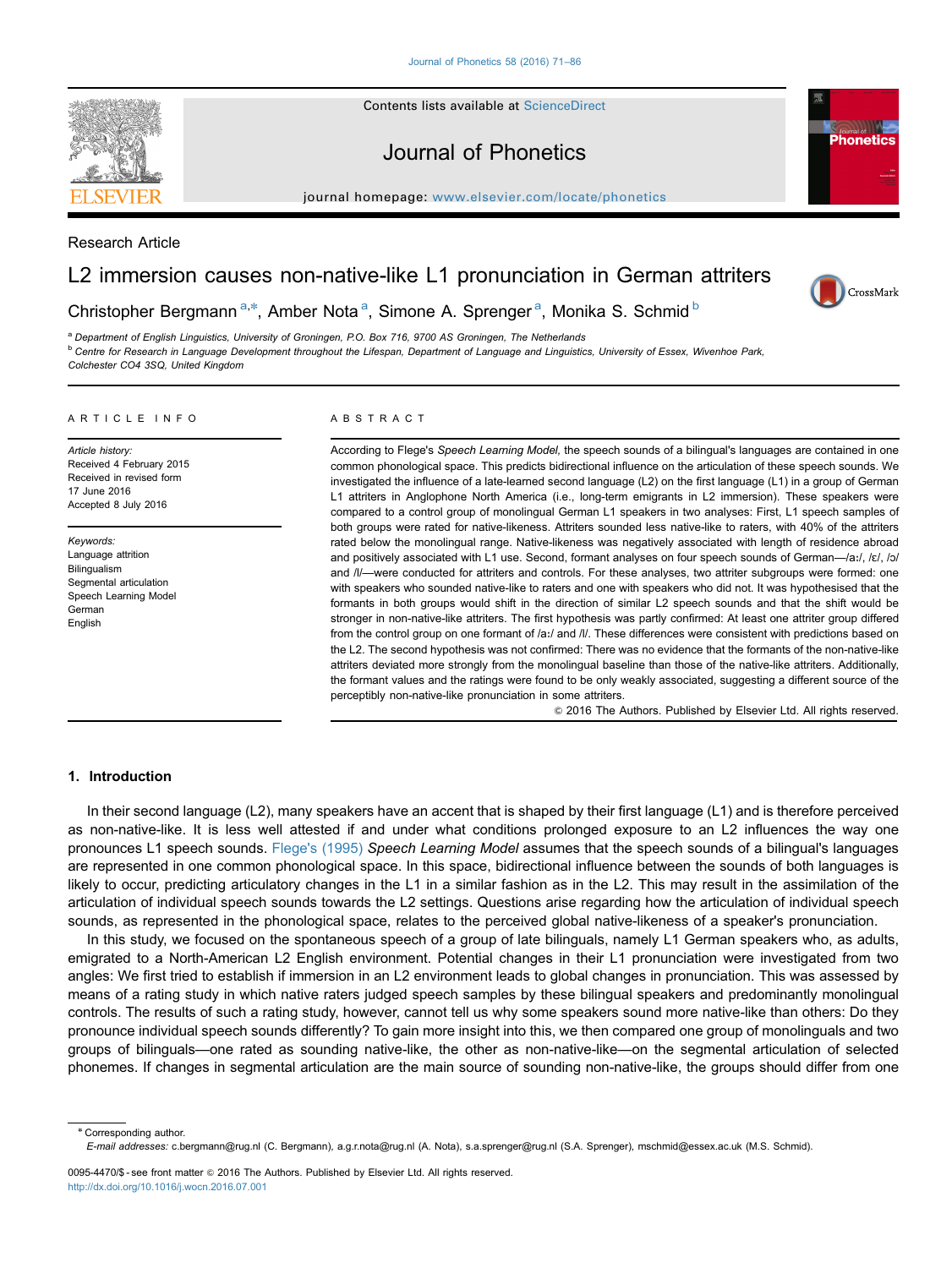another in how far they deviate from monolinguals in their pronunciation of the speech sounds we analysed. Also, it should be possible to establish a relationship between the native-likeness ratings and the articulatory deviance in individual speakers.

Furthermore, the native-likeness of a speaker's pronunciation—both globally and on the level of individual speech sounds—is likely to be related to individual characteristics of this speaker, such as general L1 proficiency, frequency of L1 use and length of residence in the L2 environment. Therefore, we also determined if any of these factors was associated with the results of our analyses.

# 1.1. Speech Learning Model

The Speech Learning Model (SLM; [Flege, Schirru, & MacKay, 2003](#page-14-0); [Flege, 1995,](#page-13-0) [2002\)](#page-14-0) is primarily a model of L2 phonetic acquisition, formulated to account for the fact that individuals do not produce speech sounds in their L2 in a native-like fashion. The model is interesting for the investigation of L1 speech of bilinguals because it also postulates that the phonetic categories of both languages of a bilingual exist in a common phonological space, where they mutually influence each other. A common phonological space for all languages a bilingual speaks and an influence of those languages on one another are also assumed by other models of bilingual sound production, such as the Perceptual Assimilation Model [\(Best, 1995](#page-13-0)) and the Native Language Magnet Model ([Kuhl,](#page-14-0) [1993](#page-14-0), [2000\)](#page-14-0).

In the context of L2 influence on L1 speech, two of the hypotheses derived from the SLM are most relevant: First, it is hypothesised that during L2 acquisition, no new categories are formed for L2 speech sounds that are perceived as similar to an L1 sound. Rather, the L2 speech sound is understood as a variant of an L1 sound; the relationship between the speech sounds is formed on an allophonic (rather than phonemic) level. This equivalence classification is based on individual perception, linking phones that sound most similar to a speaker. Speech sounds that have been linked this way are called 'diaphones' ([Weinreich,](#page-15-0) [1957](#page-15-0)). Second, the SLM predicts 'category assimilation' in diaphones: This means that the mapping of L1 and L2 speech sounds onto one another leads to these sounds coming to resemble each other in production. It is proposed that one single long-term memory representation for diaphones evolves, yielding a 'merged' category for the L1 and L2 speech sound. The SLM not only predicts that L2 sounds are influenced by L1 diaphones, but also that L1 sounds are realised differently when they have been linked to L2 sounds.

#### 1.2. What is language attrition?

Language attrition refers to changes (usually a decline) in an individual's abilities in a language, induced by decreased use of and input in this language. L1 attrition is commonly experienced in the context of migration when people move to an environment in which their mother tongue is not (widely) spoken ([Schmid, 2004\)](#page-14-0). L1 attriters often become very proficient in their L2—the language they use every day—and in some cases, language dominance reversal in favour of the L2 can take place (Mä[giste, 1979](#page-14-0); [Opitz, 2010](#page-14-0)).

The individuals we are interested in are post-puberty L1 attriters (i.e., late bilinguals). When investigating the L2 of late learners, it can be difficult to trace differences from L1 speakers to discrete factors: Potential maturational constraints (see [Newport, Bavelier,](#page-14-0) [and Neville \(2011\)](#page-14-0) for a critical overview), socio-psychological aspects [\(Flege et al., 2006](#page-14-0)) and language competition between the L1 and the L2 [\(Bergmann, Sprenger,](#page-13-0) [& Schmid, 2015;](#page-13-0) [Dijkstra, 2005;](#page-13-0) [Kroll, Bobb, Misra,](#page-14-0) [& Guo, 2008](#page-14-0)) have been discussed as causes of performance differences between these bilingual and monolingual speakers. By contrast, late L1 attriters have acquired their L1 during infancy and childhood, only emigrating at an adult age after having reached full monolingual native proficiency. They have started from the same level of L1 mastery as other monolinguals and maturational factors do not apply to them. The only factor distinguishing them from monolingual speakers who have never emigrated from their home country is the mental presence of a permanently active L2 ([Kroll, Bobb, & Wodniecka, 2006](#page-14-0)), possibly interfering with their L1. In these speakers, it is therefore easier than in L2 learners to isolate the effects of bilingualism from other factors constraining language development ([Schmid, 2014](#page-14-0)).

L1 attrition in late emigrants has been found in a variety of domains: both in production [\(Schmid, 2002\)](#page-14-0) and in perception ([Major,](#page-14-0) [2010](#page-14-0)) as well as across a wide gamut of linguistic levels from lexical (Kö[pke, 2002;](#page-14-0) [Pavlenko, 2000;](#page-14-0) [Schmid & Jarvis, 2014\)](#page-14-0) and morphological ([Keijzer, 2010](#page-14-0); [Ribbert](#page-14-0) [& Kuiken, 2010;](#page-14-0) [Schmitt, 2010](#page-14-0)) to syntactic (Gü[rel, 2004,](#page-14-0) [2008;](#page-14-0) [Tsimpli, Sorace, Heycock, &](#page-14-0) [Filiaci, 2004](#page-14-0)) and pragmatic phenomena ([Brown & Gullberg, 2008,](#page-13-0) [2011](#page-13-0)). It is conspicuous that in many studies, a subgroup of emigrants is found to remain native-like and even speakers who do experience attrition perform well, often better than highly proficient L2 speakers.

In the following, we review the existing evidence of attrition in the phonetic domain, focusing on global accent ratings and acoustical investigations of segmental phenomena. Most of these studies, similarly to the present one, investigate language attrition as a surface phenomenon, that is, as linguistic behaviour recorded at a given moment without any implications about the permanence of the findings. Attrition must not be understood as permanent 'loss', but rather as a change in L1 performance that is attributed to a language dominance reversal in favour of the L2 or simply to bilingualism as such [\(Paradis, 2004,](#page-14-0) [2007](#page-14-0)).

# 1.3. Literature review: phonetic attrition

Within the literature on phonetic attrition, only one publication that we are aware of reports the results of both native-likeness ratings and acoustical measurements on the speech of the same individual. It is a case study of a speaker of L1 Brazilian Portuguese and L2 American English ([Sancier & Fowler, 1997\)](#page-14-0). In her L1, the speaker sounded more accented to native raters after prolonged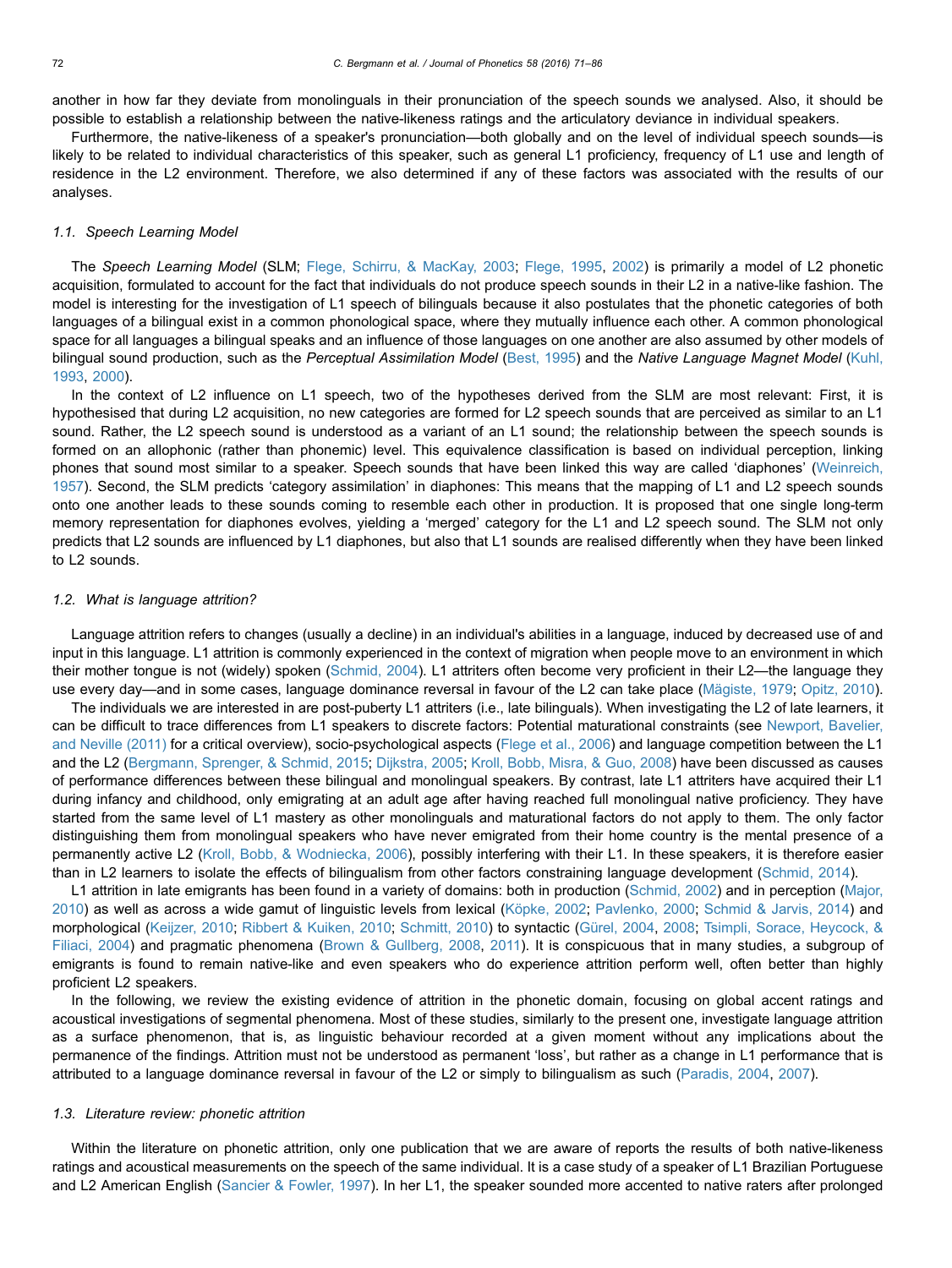stays in the L2 environment. Also, the voice onset time (see below) of her L1 voiceless stops was longer (i.e., more English-like) after US stays. In this case, we probably see an example of temporary change due to language interference, rather than actual loss.

To learn more about potentially L2-induced changes in global pronunciation and in the articulation of individual speech sounds, we turn to research that has only investigated either the one or the other.

# 1.3.1. Native-likeness ratings

Rating studies in which monolingual speakers judge the pronunciation of other speakers offer the most insight into the global, perceptible phonetic differences between monolingual and bilingual speakers. The number of such studies is fairly limited, though. To the best of our knowledge, all currently existing publications in this domain focus on the L1 speech of native speakers of German.

A group of L1 German bilinguals in L2 English and L2 Dutch immersion contexts, for example, was found to be rated as sounding less native-like in spontaneous speech samples than a control group of German monolinguals [\(de Leeuw, Schmid, & Mennen, 2010](#page-13-0); [de Leeuw, 2008\)](#page-13-0). No differences between Dutch and English L2 environments were found. For L2 English speakers, ratings were positively correlated with age of emigration and, for L2 Dutch speakers, with the amount of contact with other L1 German speakers.

A subset of these data was used in another rating study (in which L2 speakers of German were also included). This time, attriters were not rated worse than controls (but L2 speakers were). Again, no differences between Dutch and English L2 environments were found. Ratings were not significantly correlated with length of residence or the amount of L1 use, but there was a significant positive correlation between native-likeness ratings and performance on an L1 C-test, a version of a fill-in-the-blanks test [\(Hopp](#page-14-0) [& Schmid,](#page-14-0) [2013](#page-14-0)). Neither of these two studies investigated the possible segmental sources of the ratings of the bilingual speakers.

# 1.3.2. Acoustical measurements

A comparatively large literature has focused on changes in segmental production in the L1 of bilingual speakers. The feature that has probably been studied most widely with respect to phonetic attrition is voice onset time (VOT) of voiceless stop consonants, such as /p, t, k/. VOT is the time between the burst of a stop consonant and the first vibration of the vocal folds in the following vowel. Languages are classified as short-lag or long-lag with the divide typically being set at 35 ms [\(Jansen, 2004;](#page-14-0) [Keating, 1984](#page-14-0); [Lisker &](#page-14-0) [Abramson, 1964\)](#page-14-0). English and German are characterised as long lag, while many Romance languages (e.g., French, Spanish or Portuguese), but also some Germanic languages (e.g., Dutch) are short lag.

VOTs appear to be particularly susceptible to cross-linguistic assimilation. In an investigation of bilingual L1 speakers of English (L2 French) and L1 speakers of French (L2 English), the VOT of L1 voiceless stops of both groups was found to have changed towards the values of the other language in both their L1 and their L2, compared to a monolingual baseline. However, the attrition was only partial, as the L1 VOT did not reach the typical values of monolingual speakers of the respective L2 [\(Flege, 1987](#page-13-0)). Similar effects on L1 English have been found for L2 speakers of Brazilian Portuguese [\(Major, 1992\)](#page-14-0) and Spanish [\(Williams, 1980](#page-15-0)). In a case study of two L1 Dutch monozygotic twin sisters, longer VOT values for voiceless stops were measured in the one sister who had been immersed in an L2 English environment for more than 30 years ([Mayr, Price,](#page-14-0) [& Mennen, 2012](#page-14-0)). But consonant articulation has been found to change even after much shorter periods of L2 immersion: In a longitudinal study of L1 English students, enroled in a six-week beginners' Korean language course in Korea, the VOT of these speakers' English voiceless stops became gradually longer, approaching the longer VOT of Korean aspirated stops [\(Chang, 2012](#page-13-0)). Significant VOT changes were also attested in more experienced learners of Korean, but the effect was smaller than in beginning learners ([Chang, 2013](#page-13-0)).

Other consonantal phenomena that have been investigated include the production of /l/ and /r/ in L1 German under the influence of L2 English: In an Anglophone Canadian immersion setting, L1 speakers of German were found to produce /l/ with a higher first formant (F1), characteristic of their L2. The second formant (F2), lower in North American English than in German, remained unchanged ([de Leeuw, Mennen, & Scobbie, 2013](#page-13-0); [de Leeuw, 2008\)](#page-13-0). In German natives with (rhotic) Irish English as their L2, formant changes indicative of rhoticity were found in word-final L1 /r/. Bilinguals exposed to (non-rhotic) British English, by contrast, showed no signs of rhoticity in their speech ([Ulbrich & Ordin, 2014\)](#page-15-0).

Articulatory changes in vowels through L2 exposure have received less attention in the literature than consonants: One study on L1 Russian/L2 English bilinguals, residing in the US, investigated the interface between consonants and vowels in the phonetic realisation of phonemic contrasts between syllable-final voiced and unvoiced consonants. It was found that bilinguals used the same strategies as monolinguals to realise the voicing contrast, but that they also made use of additional strategies that were not found in monolinguals. A positive correlation between L2 experience and deviation from the monolingual standard on vowel duration was established ([Dmitrieva, Jongman, & Sereno, 2010\)](#page-13-0).

Research on L2-induced vowel changes also includes the abovementioned studies on L1 English/L2 Korean learner groups. In these speakers, L1 vowel production was found to be influenced in terms of the fundamental frequency (f0) of vowels. Also, some drifts in the L1 vowel systems of especially female learners were evident ([Chang, 2012\)](#page-13-0). As in the case of VOT, changes were more pronounced in inexperienced than experienced learners [\(Chang, 2013](#page-13-0)). A study on two groups of L1 Korean speakers in an English immersion environment, by contrast, failed to find effects of L2 exposure on the L1 vowel system. This was true for speakers who had spent an average of 1.3 years in the US as well as for speakers who had been residing there for 8 years on average (Baker  $&$ Trofi[movich, 2005\)](#page-13-0). A high daily share of L1 use in both groups (>40%) and low L2 proficiency in the short-residence group may have contributed to limiting the impact of the L2 immersion on L1 speech.

Most of these studies used elicited samples of isolated words or sentences for their analyses. This means that there is L2 influence even on careful, controlled L1 speech, so the effect has to be considered fairly robust. However, samples that have been elicited this way do not necessarily reflect spontaneous speech performance. It is furthermore difficult to judge in how far changes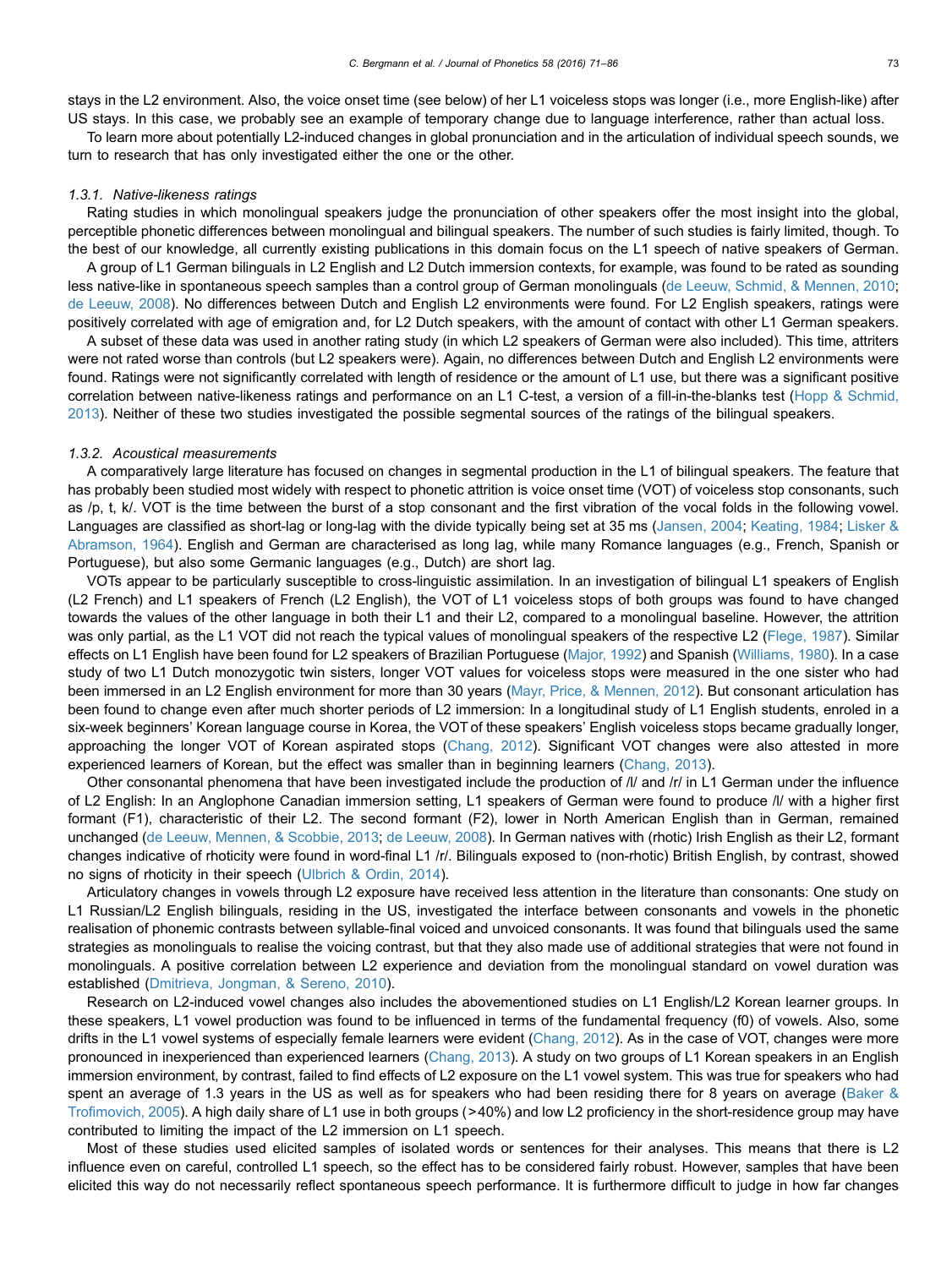that have been measured would be noticeable by other native speakers. A case study of an L1 Dutch speaker who had been immersed in an Indonesian L2 environment for more than 30 years provides a window into the frequency of audible pronunciation changes. In one hour of spontaneous speech, only 48 instances of non-target-like pronunciations were found. The majority of these concerned stress and intonation patterns [\(Giesbers, 1997](#page-14-0)). No comparison to monolingual speakers was made and the ratings were impressionistic. The data therefore have to be interpreted with caution, but suggest that even after decades of L2 immersion, changes in the L1 are subtle.

#### 1.4. The present study

The link between global accent and specific articulatory changes in L1 attriters has received little attention so far. It is evident that immersion in an L2 setting can lead to a global accent on the one hand and to L2-related articulatory changes on the other. The main determinants of the changes of the global accent, however, still need to be identified. This study tries to take a step in this direction.

In the following, we report the results of three analyses of spontaneous speech data of functionally monolingual L1 speakers of German in Germany and bilingual L1 speakers of German in North America with English as their L2.

1) Native raters' perception of L1 speech was analysed to determine whether bilingual speakers are perceived as less native-like than speakers in a monolingual control group. On the basis of the native-likeness ratings of the bilinguals, speaker groups for the second study were formed.

2) A comparison of acoustical measurements on four speech sounds of German determined whether the production of these sounds can distinguish bilingual speakers who were perceived to sound like native speakers of their L1 from bilinguals who do not sound native-like. Both bilingual groups were also compared to a monolingual control group.

3) We attempted to establish a relationship between the rating results from the first study and the measurements from the second study within both bilingual groups.

#### 2. Study 1: Native-likeness rating

#### 2.1. Hypotheses

Our hypotheses are based on the SLM, which states that diaphones gradually become more similar to one another in production. However, the model does not make specific predictions with respect to the global impact of such changes on the phonetic level. Still, it is conceivable that a multitude of drifts on the micro-level could lead to perceptible changes on the macro-level. Therefore, we hypothesise that bilingual speakers, as a group, differ from monolingual speakers and are perceived as less native-like. Earlier studies on attrition have singled out factors that are associated with attrition on the individual level: We followed [Hopp and Schmid](#page-14-0) [\(2013\)](#page-14-0) in their selection of three factors, namely length of residence in the L2 environment, self-reported L1 use and general L1 proficiency, as determined by a C-test. We expect these factors to be significantly associated with reduced L1 attrition in the sense that shorter length of residence, more L1 use and higher proficiency should be associated with more native-like ratings.

#### 2.2. Participants

In the rating study, we included recordings of two groups of speakers: (1) 33 L1 speakers of German, residing in Germany, who did not use any language other than German in their daily lives, and (2) 33 L1 speakers of German, residing in the USA or Canada, across a relatively small geographical distance in the New York and Toronto areas, where they made use of their L2, English, in their daily lives. We refer to the group of German residents as the rating control group and to the latter group of North-American residents as the rating attriter group.

The rating control group consisted of 22 female and 11 male speakers. Speakers originated from different regions of Germany, with a majority originating from or residing in the Frankfurt and Hamburg areas. The speakers were on average 38.18 years old (SD 11.14, range 22–65). Their average educational level was 4.06 (SD 0.93, range 2–5) on a scale from 1 to  $5<sup>1</sup>$  Speakers in both groups completed a German C-test, constructed by [Schmid \(2011\)](#page-14-0), which was used to estimate their general proficiency in their L1, German. On this test, control group speakers scored an average of 92.86% correct responses (SD 3.27, range 81.4–97.7).

The rating attriter group consisted of 27 female and 5 male speakers. The speakers were on average 44.18 years old (SD 8.75, range 29–64). As determined by a Wilcoxon rank-sum test, they were significantly older than the control group (W=725,  $p=0.02$ ). With an average educational level of 4.45 (SD 0.67, range 3-5), attriters were more highly educated than controls, but this difference was not significant ( $W=666$ ,  $p=0.09$ ). Attriters had emigrated to North America from all over Germany at an average age of 28.58 (SD 5.41, range 21–42). They had been residing in North America for 15.76 years on average (SD 7.79, range 6.5–34). Using a sociolinguistic questionnaire, we collected self-reported data of L1 use in different contexts (work, home and other): On average, attriters reported using their L1 for 20.72% of the time (SD 18.8, range 0–76.7). Participants in the rating attriter group also completed

Education was coded on the following scale:  $1 =$ lower secondary education (German 'Volksschule/Hauptschule' or equivalents);  $2 =$ intermediate secondary education (German 'Realschule' or equivalents  $\approx$  British O-level); 3=higher secondary education only (German '(Fach-)Abitur' or equivalents  $\approx$  British A-level); 4=higher secondary education with additional vocational training; 5=higher secondary education with additional university degree.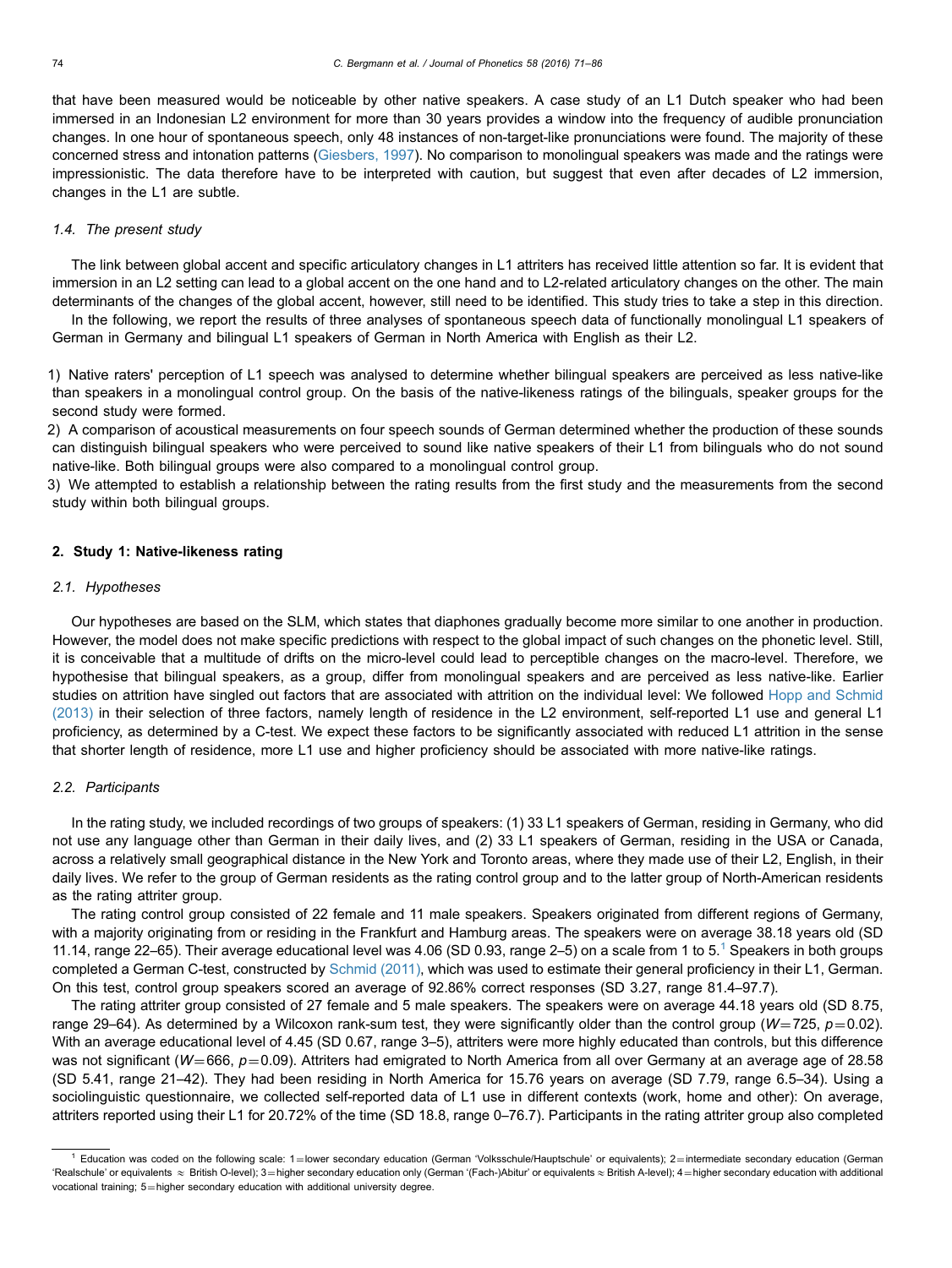the proficiency test in German, scoring an average of 89.98% correct responses (SD 6.77, range 72.1–97.7), performing slightly less accurately than the rating control group speakers, but not significantly so  $(W=415, p=0.09)$ .

# 2.3. Materials

All speakers participated in a two-hour testing session that was part of a larger research project on bilingualism. In one of the tasks, they were asked to retell a ten-minute fragment of a Charlie Chaplin film that they had watched immediately before the retelling [\(Schmid, 2011\)](#page-14-0). This task was preceded by a questionnaire interview (30–45 min) and an eye-tracking experiment (15–20 min; not reported here). During the entire testing session, participants were only addressed in German and only listened to German stimuli, which gave them 45–65 min to experience a monolingual L1 mode prior to the retelling task ([Grosjean, 1982](#page-14-0), [1998\)](#page-14-0).

From each of the retelling recordings, an excerpt with an average length of 20 seconds was extracted (range 17–23 s). In selecting the excerpts, we took great care to ensure that they could not betray the linguistic background of the speaker in any way other than through the speaker's accent. The excerpts contained no English loan words, code switches or names. The excerpts also contained no errors and, as far as possible, no or few self-corrections, hesitations or long pauses. This was done to ensure that the raters would not mistake hesitancy, which might be caused by non-linguistic factors, for lack of spoken proficiency.

# 2.4. Method

The excerpts were rated by 30 native speakers of German (7 males), all students at the Johannes Gutenberg University of Mainz. Raters were on average 24 years old (SD 3.26, range 19–33). None of them reported having acquired any language other than German before entering elementary school and all reported that German was the language they spoke best.

The raters were presented with the excerpts in a web questionnaire that they filled in under the supervision of a German native speaker. The entire experiment was conducted in German. Every rater listened to all 66 recordings in the same pseudo-randomised distribution, in which samples from both speaker groups were evenly distributed, as were samples from male and female speakers. Two successive excerpts never described exactly the same movie fragment. After listening to each recording, raters answered two questions, given in English translation here: (1) Is this speaker a native speaker of German? Yes/No; (2) How certain are you of your judgement? Very certain/Somewhat certain/Uncertain. The answers were converted to a six-point Likert scale with the combination of the answers 'Yes' and 'Very certain' at one end of the scale (6) and the combination of the answers 'No' and 'Very certain' at the other (1). This method, pioneered by [Moyer \(1999\)](#page-14-0), has been used in other studies on the speech of bilingual populations (e.g., [de Leeuw](#page-13-0) [et al., 2010;](#page-13-0) [Schmid, Gilbers, & Nota, 2014](#page-14-0)). In a study on scale effects in accentedness ratings, this two-question approach was found to produce similar results to eliciting answers directly on a six-point Likert scale [\(Schmid](#page-14-0) [& Hopp, 2014](#page-14-0)).

We analysed these data by means of a linear mixed-effects (LME) model (R, version 3.2.2; [R Core Team, 2015](#page-14-0)). As a starting point, we constructed a model of the rating data that included all relevant fixed and random factors: Fixed factors were participant group, age, educational level, proficiency test score and, for the attriters, length of residence in the L2 environment and L1 use [\(Appendix 1,](#page-13-0) Model A). Of the latter five factors, the z-score was entered into the model. Random factors were speaker and rater. We constructed the optimal model by dropping fixed factors one by one and conducting formal model comparisons, excluding factors only when the comparison had shown that the more complete model was not superior to the reduced model. Complete model descriptions can be found in [Appendix 1](#page-13-0).

# 2.5. Results

On a six-point scale ranging from 1 (clearly non-native-like) to 6 (clearly native-like), speakers in the rating control group received an average rating of 5.05 (SD 0.61, range 3.7–6.0). Speakers in the attriter group received an average rating of 4.05 (SD 1.25, range 1.4–5.7). 13 of 33 attriters (39.4%) received a rating below the range that was defined by the rating control group speakers (i.e., below 3.7).

The optimal model ([Appendix 1](#page-13-0), Model B) included participant group and, for the attriters, L1 use and length of residence in the L2 environment as fixed factors. In this model, the intercept of 5.05 represents the rating that the average speaker in the control group received (SE=0.185,  $t=27.4$ ,  $p<0.01$ ). In the attriter group, speakers received a rating that was lower by 1 point on average (SE=0.216,  $t$  =  $-$  4.66,  $p$ <0.001). For the attriters, there was a significant effect of L1 use, with ratings increasing by 0.33 points for each standard deviation (SE = 0.153,  $t = 2.18$ ,  $p = 0.033$ ). Length of residence also had a significant effect, with ratings decreasing by 0.05 points for each additional year of residence (SE=0.02,  $t$  = -2.92,  $p$  = 0.005).

# 2.6. Discussion

Our hypothesis stated that bilingual speakers globally sound less native-like than monolingual speakers, presumably due to a multitude of small changes in the L1 phonological system that are induced by the L2. The data from the rating study confirm this hypothesis, both on the individual and on the group level: Almost 40% of the attriters received lower ratings than the control group speaker with the lowest rating. As a group, attriters averaged one point below the control group on the six-point rating scale. Also, the attriter group exhibited larger variation than the monolingual group (4.3 vs. 2.3 points on the six-point scale).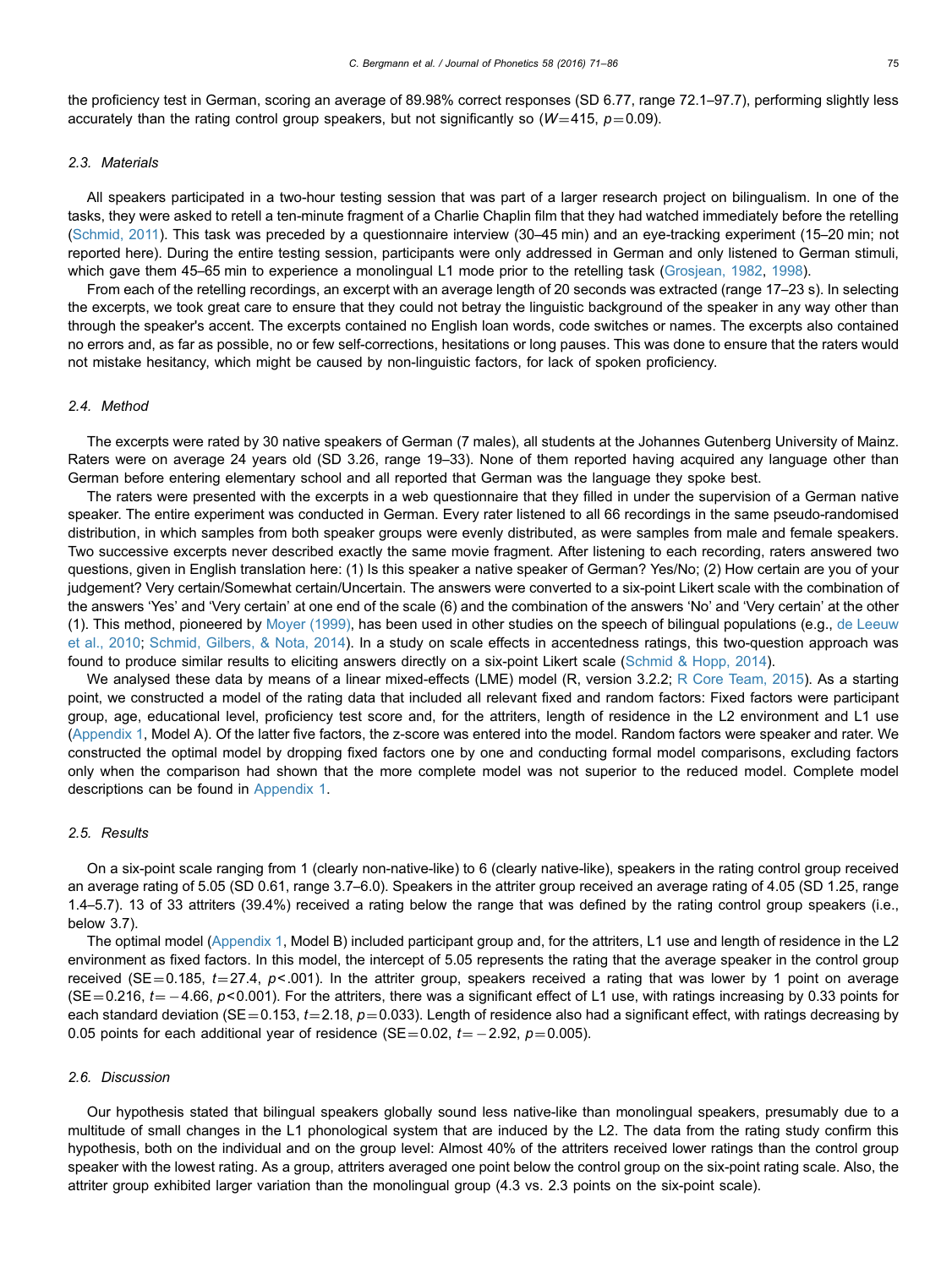<span id="page-5-0"></span>From this, we conclude that immersion in an L2 environment had an impact on the attriter group as a whole, but that individuals were differentially affected. The effects of both length of residence in the L2 environment and L1 use went into the predicted direction: The longer the attriters lived in the L2 environment, the less native-like their L1 speech was rated, and the more they used their L1 in their daily lives, the more native-like their speech was perceived to be.

While our rating results do show that prolonged L2 exposure can have an impact on global accent, they cannot tell us what it is that bilinguals who sound like monolingual speakers do differently from bilinguals who do not sound like native speakers any more. In the following study, we investigate the differences between native-like and non-native-like bilinguals on the articulatory level. We focus on the production of four L1 speech sounds, comparing two groups of attriters to a monolingual control group.

#### 3. Study 2: Acoustical measurements

#### 3.1. Hypotheses

In the detailed acoustical analysis of the speech samples, we expect that bilinguals who were perceived as native-like in the rating experiment (study 1) deviate less strongly from monolingual speakers in their sound production than non-native-like bilinguals.

If the predictions of the SLM are accurate, we should find that L1 German phonemes and their phonetic realisations shift in the direction of similar L2 English phonemes in attriters, who experience daily exposure to English.

To generate more specific hypotheses for the language combination discussed here, we based the selection of speech sounds to be analysed on the existing literature, that is, on a comparison of reference formant values of Standard German and North American English speech sounds. This is described below under Section 3.3.

#### 3.2. Participants

In the measurements study, we included three groups of participants. These groups consisted of subsets of the two groups from the rating study—the control and the attriter group—and were selected as follows: First, all male participants were removed from the sample. Physical differences in the vocal tract between male and female speakers cause differences in vowel production [\(Rietveld &](#page-14-0) [van Heuven, 2009](#page-14-0)). Mixed sex groups are therefore only recommended when the number of male and female speakers is balanced. Second, we removed all speakers who—as determined by the first author, a native speaker of German—did not speak Standard German, a supraregional variety widely used in formal and informal contexts in Germany [\(Krech, Stock, Hirschfeld, & Anders, 2009](#page-14-0); [Schmidt, 2005](#page-14-0); [Wiese, 1996](#page-15-0)). This concerned 5 of the 22 female speakers in the control group and 3 of the 27 female speakers in the attriter group. These speakers were excluded because no phonetic reference data are available for most non-standard varieties of German.

From the remaining 17 speakers in the control group, we selected 10 speakers, based on their results on the native-likeness rating (mean: 4.95), which were representative of the ratings control group as a whole (mean: 5.05). We refer to this group as the acoustical control group.

From the remaining 24 speakers in the attriter group, we selected two groups of 10 speakers each: The first group included speakers whose rating results (mean: 5.14) fell into the same range as the ratings of the 10 speakers in the acoustical control group. We refer to this group as the native-like attriter group, as it is representative of a subgroup of bilinguals who, after prolonged L2 immersion, still sound native-like to native raters. The second group included speakers whose rating results (mean: 2.74) all fell below the range defined by the ratings of the 10 speakers in the acoustical control group. We refer to this group as the non-native-like attriter group, as it is representative of a subgroup of bilinguals who, after prolonged L2 immersion, no longer sound native-like to native raters.

The differences between the groups with respect to the results of the native-likeness rating were significant, as determined by a Kruskal–Wallis test ( $\chi^2$  = 19.8307, df = 2, p < 0.001). The acoustical control group and the group of native-like attriters had equally high ratings, being statistically indistinguishable from one another ( $W=37$ ,  $p=0.34$ ). Non-native-like attriters had lower ratings than both other groups, differing significantly from both the acoustical control group ( $W=100$ ,  $p<0.001$ ) and the native-like attriter group  $(W=100, p<0.001)$ .

Detailed participant characteristics of all three groups, including the rating results, and the results of group comparisons can be found in [Table 1.](#page-6-0) No additional significant differences between the groups were found in these comparisons.

# 3.3. Materials

The comparison of the speech sound production was based on the proposed distinction between new, similar and identical phones [\(Flege, 1987,](#page-13-0) [1995](#page-13-0)). Mutual influence cannot occur in 'new' (existing in only one of the two languages of a bilingual) or 'identical' speech sounds, but only in 'similar' sounds. These are characterised by a comparable phonetic realisation in both languages on the one hand, making the speech sounds appear as cross-linguistic counterparts of one another, and articulatory differences on the other, which, according to the SLM, could lead to association and convergence in the phonological system of a bilingual.

Our analysis focused on the values of the first (F1) and second formant (F2) of the speech sounds [\(Flege, Munro, & Fox, 1994](#page-14-0)). For selecting the German speech sounds that were to be analysed, we compared the average vowel formant values for female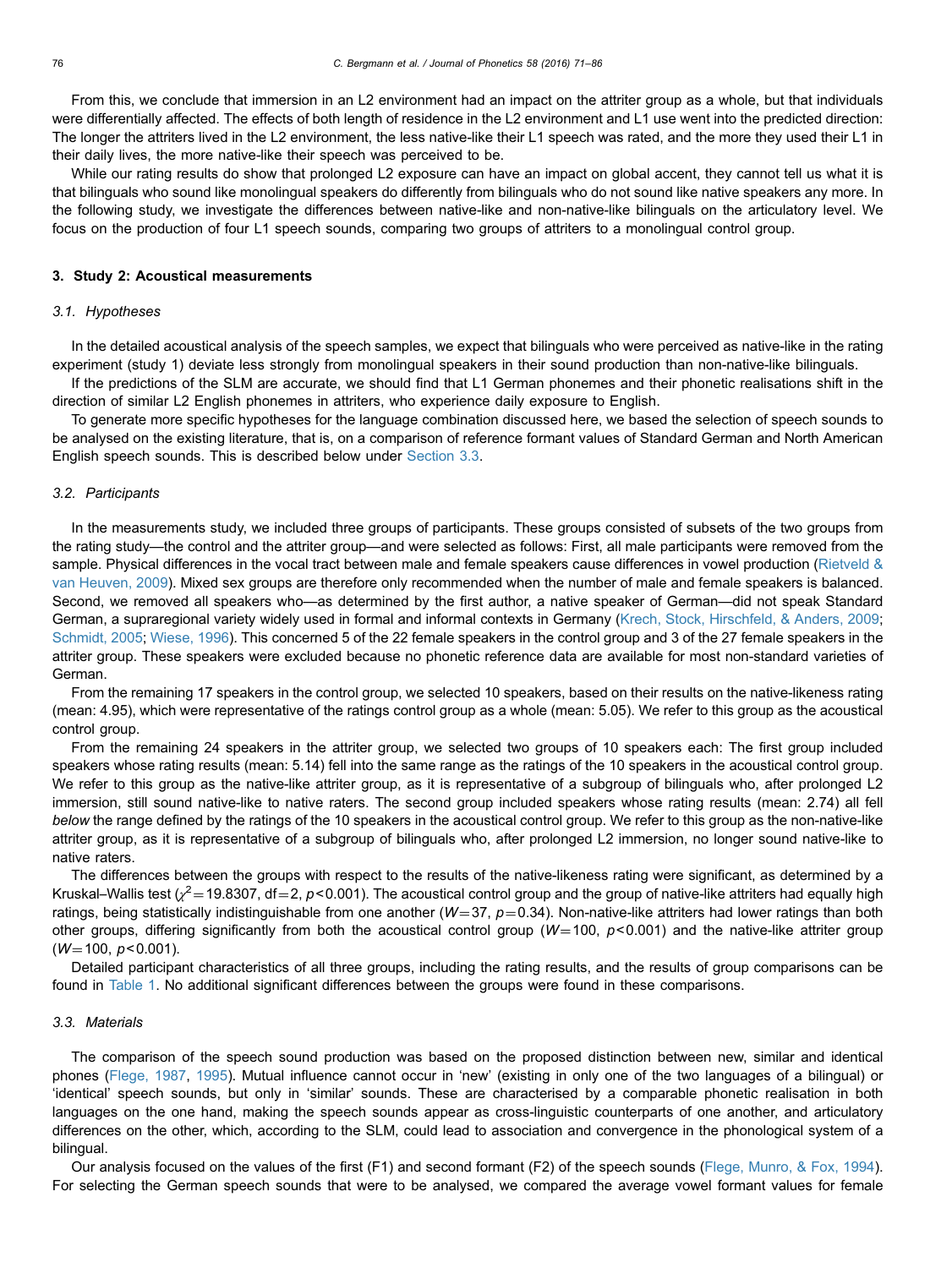<span id="page-6-0"></span>

| Table 1                                                     |  |  |  |
|-------------------------------------------------------------|--|--|--|
| Participant characteristics of the three groups in study 2. |  |  |  |

|                                      | Acoustic control group $(n=10)$ | Native-like attriter group $(n=10)$ | Non-native-like attriter group $(n=10)$ | Group comparison                      |
|--------------------------------------|---------------------------------|-------------------------------------|-----------------------------------------|---------------------------------------|
| Native-likeness rating               | 4.95 (SD: 0.43; 4.4–5.7)        | 5.14 (SD: 0.39; 4.4–5.7)            | 2.74 (SD: 0.64; 1.7-3.5)                | $\chi^2$ = 19.8307, df = 2, p < 0.001 |
| Age                                  | 37.9 (SD: 8.03; 25-49)          | 45.8 (SD: 8.39; 33-62)              | 46 (SD: 9.99; 29-64)                    | $\chi^2$ = 4.8506, df = 2, p = 0.09   |
| Age of emigration                    |                                 | 29.7 (SD: 4.88; 22-39)              | 25.6 (SD: 4.2; 21-33)                   | $W = 69.5, p = 0.15$                  |
| Length of residence                  |                                 | 16.6 (SD: 7.09; 10-31)              | 20.8 (SD: 9.11; 7-34)                   | $W = 35, p = 0.27$                    |
| L1 use (self-reported)               |                                 | 31.5% (SD: 19.83; 6.7–76.7)         | 20.88% (SD: 20.93; 0-55)                | $W=68.5, p=0.17$                      |
| German proficiency test <sup>a</sup> | 92.05% (SD: 4.38; 81.4-97.7)    | 89.77% (SD: 7.77; 72.1-97.7)        | 86.5% (SD: 6.16; 79.1-95.3)             | $\chi^2$ = 4.1241, df = 2, p = 0.13   |
| Education <sup>b</sup>               | $4.0$ (SD: 0.82; 3-5)           | $4.5$ (SD: 0.71; 3-5)               | $4.3$ (SD: 0.48; 4-5)                   | $y^2$ = 2.5189, df = 2, p = 0.28      |

<sup>a</sup>Correct responses. Spelling errors were not counted as incorrect responses.

<sup>b</sup>Self-reported on a scale from 1 to 5 (see footnote 1).

speakers of Standard German (Pä[tzold](#page-14-0) [& Simpson, 1997](#page-14-0)) to the values of North American English (NAE). Of the three sources for NAE with separate data for female speakers, none was ideally suited for our purposes: The oldest data were collected from 48 speakers in Northern Central regions (Michigan and neighbouring states), which is reasonably close to the Toronto and New York areas where most speakers in the attriter group lived [\(Hillenbrand, Getty, Clark,](#page-14-0) [& Wheeler, 1995](#page-14-0)). However, these measurements feature some peculiarities, including a reversal of the formant values of  $\alpha$  and  $\alpha$ . Also, no long vowel in the low-back region—as an example of the lexical sets 'palm' or 'start' ([Wells, 1982\)](#page-15-0)— is included. A newer dataset, which does include the 'start' vowel, is based on recordings from 10 female speakers in the South and Southwest (Texas and neighbouring states), which is much farther away from the region where our data were collected ([Yang, 1996](#page-15-0)). The 'start' vowel is also included in the most recent of the three sources: the Atlas of North American English (ANAE; [Labov, Ash,](#page-14-0) [& Boberg, 2005\)](#page-14-0). We used a subset of the data, consisting of all five datasets from female speakers (2 from Toronto, 3 from New York City) that were available.<sup>2</sup> These monolingual data match our bilingual data in terms of regional background, but the number of speakers is lower than in the other two sources. In the following, we consider the data from all three sources.

For cross-linguistic comparison, it is advisable to normalise measured values (in Hertz) of both vowel systems. We applied [Lobanov's \(1971\)](#page-14-0) speaker-intrinsic normalisation method that has been shown to be one of the best in terms of preserving crosslinguistic differences ([Adank, Smits, & van Hout, 2004;](#page-13-0) [Flynn, 2011](#page-14-0)). The normalised sound systems of the two languages are shown in [Fig. 1](#page-7-0).

The selection of pairs of speech sounds in German and NAE that can be considered similar was based on three criteria, two of which are derived from factors known to affect segmental perception [\(Flege, 1988\)](#page-13-0): (1) One traditional criterion for whether two speech sounds are similar is to determine if they are represented by the same IPA symbol in the phonetic literature. We used this as a first, rough guideline, eventually selecting only German speech sounds for which an English counterpart existed that was no further away than one standard deviation on the F1 or F2 scale in the normalised data. (2) The speech sounds also had to resemble one another in terms of lip rounding. (3) Apart from articulatory factors, we also considered orthographic effects: Our bilingual speakers are fully literate in both their languages and mostly started to acquire their L2 back in Germany in school. Through this type of instruction, which often relies heavily on written materials, they became aware of the sound-symbol correspondences in English and might have been influenced by them when integrating the L2 sounds into their phonological space. Also, we only included speech sounds that were sufficiently frequent in the recordings of the retellings. The vowels that were selected are /aː/ as in German Bad 'bath', /ɛ/ as in German Bett 'bed' and /ɔ/ as in German Schrott 'junk'. [Strange et al. \(2007\)](#page-14-0) found these to be clearly differentiated, non-overlapping categories of Standard German, which could mostly be reliably identified with their American English counterparts.

For German /aː/, the vowel /ɑː/ can be identified as the most similar speech sound in the NAE vowel system. While not always represented by the same IPA symbol, the two speech sounds are the only long, unrounded open vowels in the two phonological systems. Moreover, both are frequently represented by the same graphemes in their respective language (e.g., German Vater 'father' and English father). This speech sound is missing from the dataset in [Hillenbrand et al. \(1995\).](#page-14-0) The two sets of reference data that contain this vowel ([Labov et al., 2005;](#page-14-0) [Yang, 1996](#page-15-0)) give similar formant values, indicating that the NAE sound is produced with a lower F1 and a lower F2, compared to the German sound. In the case of an ongoing merger of the two speech sounds, we expect the German sound to show lower F1 and F2 values in the attriter groups.

German / $\epsilon$ / is phonetically most similar to NAE / $\epsilon$ /. Both speech sounds, represented by the same IPA symbol, are the only short, unrounded open-mid front vowels in the two systems. The speech sounds frequently occur in the same phonetic environments and are typically represented by the same graphemes (e.g., German Bett 'bed' and English bed). The three sets of reference data do not fully agree on the formant values of the corresponding English sound: All three give a lower F2 value, compared to the German sound. According to [Yang \(1996\)](#page-15-0) and [Labov et al. \(2005\),](#page-14-0) the F1 value should also be (slightly) lower than in German. Based on [Hillenbrand et al. \(1995\),](#page-14-0) by contrast, no change (or even a slight rise) in the F1 would be predicted. The authors have pointed out that these values for /æ/ and /ɛ/ are at odds with older measurements ([Hillenbrand, 2003\)](#page-14-0) and have to be treated with some caution.

For the third speech sound we selected, German /ɔ/, it was most difficult to identify an English equivalent. The low-back part of the North American vowel system does not feature a vowel that is described as short and rounded. One candidate for influence on the German sound is the vowel in words like 'pot', which our reference sources transcribe as /ɑ/, that is, as an unrounded vowel. This

<sup>&</sup>lt;sup>2</sup> We are grateful to Daniel Ezra Johnson for sharing the formant data with us.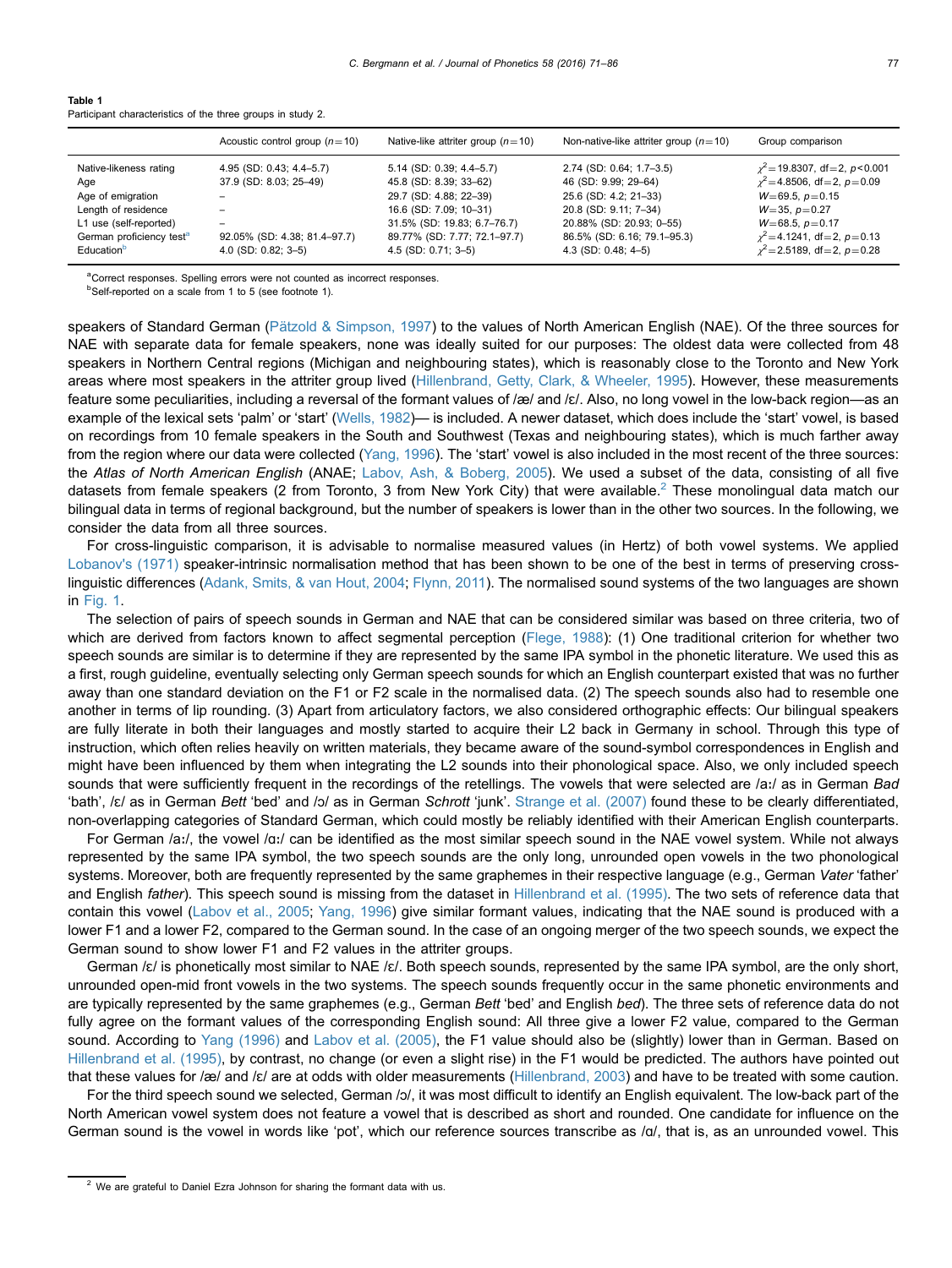<span id="page-7-0"></span>

Fig. 1. F1/F2 formant values of Standard German and North American English short vowels (top panel; 1a) and long vowel (bottom panel; 1b) from reference datasets, normalised using the speaker-intrinsic method described in [Lobanov \(1971\)](#page-14-0). Vowels in a lighter shade were not included in the present study

speech sound is short, like German /ɔ/, and we see an overlap in the graphemic representation of the sounds (e.g., German Pott 'pot' and English pot). Our reference data agree on the F1 value of  $/a/$ , which is higher than that of the German speech sound, but disagree on the F2: [Yang \(1996\)](#page-15-0) gives a value that is similar to that of the German sound, but the other two sources indicate higher F2 values. A second candidate for influencing the production of the German sound would be /ɔː/, which was identified as the American English counterpart of German /ɔ/ by [Strange et al. \(2007\)](#page-14-0). The two speech sounds match in terms of roundedness, but less so in terms of length and graphemic representation (e.g., English caught). The reference sources again do not fully agree on the formant values: All three suggest that the F2 value of /ɔː/ is similar, or slightly lower, than that of the German sound. The F1 of the English speech sound, by contrast, is lower in the data from the ANAE, but lower by about the same value in the two other datasets. Summing up, we expect the German sound to shift towards a higher F1, which characterises both /ɑ/ and /ɔː/, according to the majority of the sources (with the exception of the data for /ɔː/ from the ANAE). For the F2, either a slight lowering or a substantial rise can be expected, depending on the source and on the sound that bilinguals identify as an equivalent of German /ɔ/.

In addition to the three vowels, we analysed one consonantal speech sound, the lateral approximant /l/ in syllable onset position. Its production has been studied before in L1 German/L2 English bilinguals, revealing that /l/ qualifies as an indicator of phonetic attrition [\(de Leeuw, 2008\)](#page-13-0). The production of /l/ differs between Standard German and NAE insofar as the English sound is produced with a higher F1 and lower F2 ([Ladefoged & Maddieson, 1996;](#page-14-0) [Recasens, 2004](#page-14-0); [Wells, 1982](#page-15-0)).

# 3.4. Method

For all 30 speakers, the first and second formant (F1 and F2) of 20 instances of each of the four phonemes were measured in PRAAT ([Boersma](#page-13-0) [& Weenink, 2012\)](#page-13-0). The sound samples were drawn from the entire recording in all cases and all speech sounds were measured in stressed syllables. As the data originate from spontaneous speech, the control over speech production is limited, compared to elicitation studies. The exact lexical production contexts for all 20 instances of each speech sound could not be matched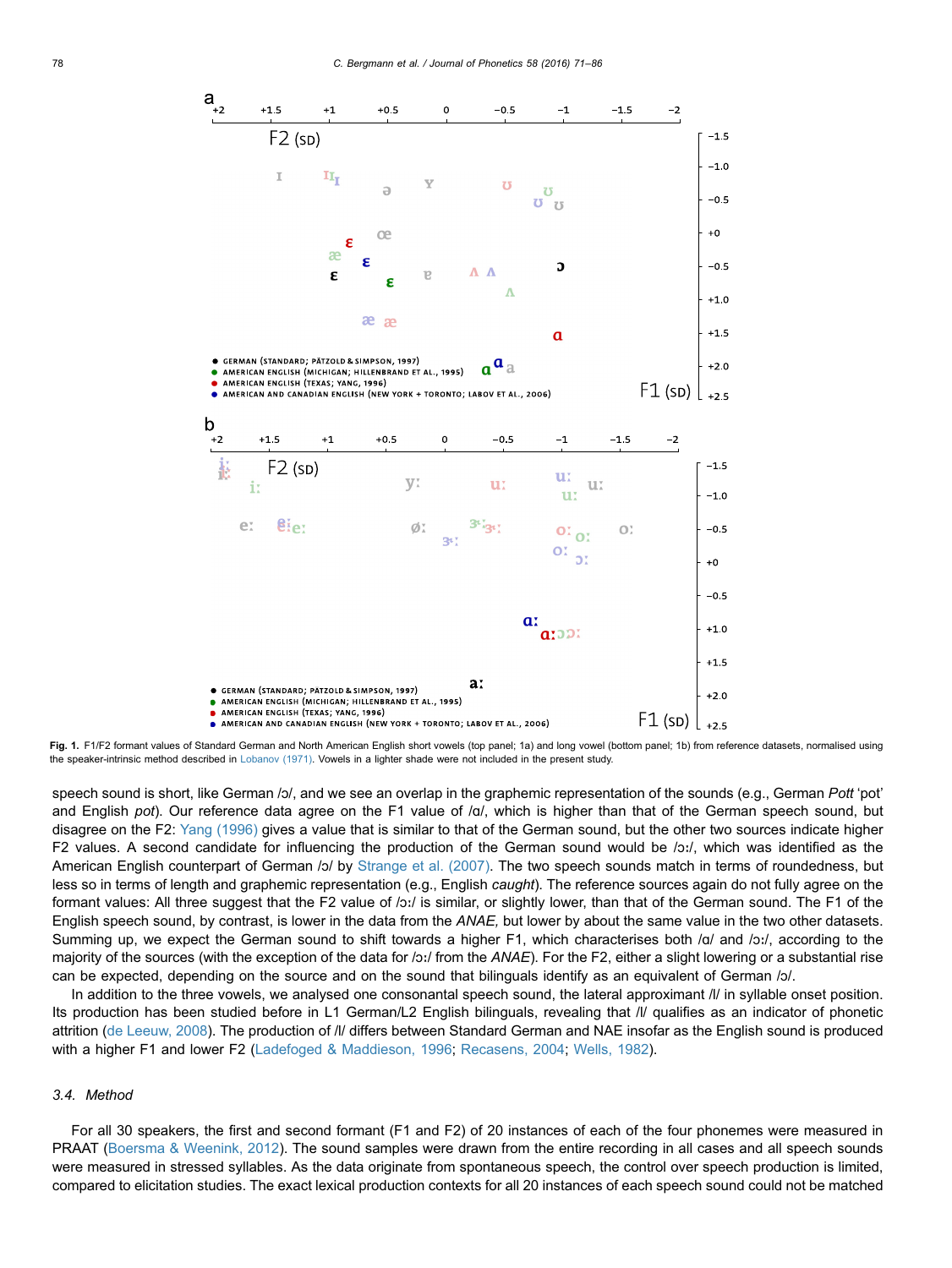across all speakers. Within the given constraints, all possible care was taken to ensure the reliability of the current measurements. Where possible, vowels were measured in plosive contexts, as these contexts have the least amount of coarticulation effects on the vowel. No vowels followed by a liquid were measured, as liquids are known to produce large coarticulation effects. Formant measurements were made at the intensity peak (or dip, for onset /l/), as these generally occur near the midpoint of the sound.

Our formant data were normalised and analysed by means of a linear mixed-effects (LME) model (R, version 3.2.2). Fixed factors were participant group, speech sound and formant as well as z-scores for age, educational level, the score on the German proficiency test and, for the attriters, length of residence in the L2 environment and self-reported L1 use [\(Appendix 2](#page-13-0), Model A). As before, we constructed the optimal model by successively excluding factors that did not improve the model. Complete model descriptions can be found in [Appendix 2](#page-13-0).

#### 3.5. Results

The average formant values of all speech sounds analysed here are given in Table 2 and visualised in [Fig. 2](#page-9-0).

The optimal model [\(Appendix 2,](#page-13-0) Model B) included age as a fixed factor ( $\beta$   $=$   $-$  0.018, SE  $=$  0.007,  $t$   $=$   $-$  2.55,  $p$   $=$  0.016), in addition to interactions of participant group, speech sound and formant. Based on this, pairwise comparisons between the participant groups were calculated for each sound and formant using Tukey's HSD. The results of these comparisons for each speech sound are reported below. To avoid Type 1 errors, we applied FDR (False Detection Rate) correction to the p-values.

# 3.5.1. /aː/

Based on the reference values for /ɑː/, the phonetically most similar American English speech sound, we expected L2 influence on the German sound to lead to lower F1 and F2 values.

For the F1, native-like attriters had a slightly higher group mean than the control group, whereas non-native-like attriters had a slightly lower mean than the controls. None of the group differences were significant, neither between controls and native-like attriters (z=1.52,  $p=0.39$ ) or non-native-like attriters (z=0.06,  $p=0.94$ ) nor between the two attriter groups (z= -1.54,  $p=0.39$ ).

For the F2, both groups of attriters had lower values than controls, with native-like attriters deviating more strongly from the controls than non-native-like attriters. The difference between the controls and the native-like attriters was significant ( $z = -3.13$ ,  $p=0.02$ ), whereas non-native-like attriters did not differ significantly from controls (z=  $-1.75$ ,  $p=0.39$ ) or native-like attriters  $(z=1.45. p=0.4).$ 

# 3.5.2. /ɛ/

The phonetically most similar English speech sound, /ɛ/, should—in the case of L2 influence on L1 production—lead to lower F2 values in the German sound. For F1, no definite hypothesis could be formulated, given that two sources cited slightly lower values [\(Labov et al., 2005](#page-14-0); [Yang, 1996](#page-15-0)) and one gave a slightly higher value [\(Hillenbrand et al., 1995](#page-14-0)).

On average, the F1 values in both groups of attriters hardly differed from those in the control group. The pairwise comparisons showed that none of the groups differed from any other (controls vs. native-like attriters:  $z=0.51$ ,  $p=0.86$ ; controls vs. non-native-like attriters:  $z=0.16$ ,  $p=0.95$ ; native-like vs. non-native-like attriters:  $z=-0.37$ ,  $p=0.95$ ).

The mean F2 values for the two attriter groups were almost identical and both lower than those of the controls. However, there were no significant differences between controls and native-like attriters ( $z=-1.53$ ,  $p=0.39$ ) or non-native-like attriters ( $z=-1.6$ ,  $p$ =0.39). The difference between the two attriter groups was not significant either (z= -0.08,  $p$ =0.95).

#### 3.5.3. /ɔ/

Table 2

Acoustical data of the three groups in study 2 for the four German sounds.

Two speech sounds of American English, /ɑ/ and /ɔː/, have been identified as potential sources of influence on the German sound. According to the majority of our reference sources, interference from both speech sounds would lead to a higher F1 value in German. The reference sources did not agree on the F2 of the English speech sounds, predicting either a slight rise or a substantial lowering of the L1 value.

On the F1, the groups only differed minimally with slightly higher values in the native-like attriters and slightly lower values in the non-native-like attriters than in the controls. There were no significant differences between controls and native-like attriters  $(z=1.19,$  $p=0.47$ ) or non-native-like attriters (z=0.19, p=0.95). The attriter groups did not differ significantly from one another either  $(z = -1.06, p = 0.54).$ 

| Phonemel      | Formant        | Acoustic control group | Native-like attriter group | Non-native-like attriter group |  |  |  |  |
|---------------|----------------|------------------------|----------------------------|--------------------------------|--|--|--|--|
| /ax/          | F1             | 776.3 (SD: 144.33)     | 791.25 (SD: 99.3)          | 760.59 (SD: 99.3)              |  |  |  |  |
|               | F <sub>2</sub> | 1552.31 (SD: 228.41)   | 1416.60 (SD: 142.05)       | 1463.32 (SD: 180.77)           |  |  |  |  |
| $ \epsilon $  | F1             | 595.78 (SD: 105.59)    | 590.75 (SD: 100.70)        | 584.31 (SD: 85.78)             |  |  |  |  |
|               | F <sub>2</sub> | 2094.43 (SD: 221. 59)  | 1998.40 (SD: 225.01)       | 1994.45 (SD: 239.27)           |  |  |  |  |
| /o/           | F1             | 603.91 (SD: 115.12)    | 610.64 (SD: 86.42)         | 593.02 (SD: 87.56)             |  |  |  |  |
|               | F <sub>2</sub> | 1179.02 (SD: 197.39)   | 1127.27 (SD: 154.06)       | 1144.75 (SD: 158.03)           |  |  |  |  |
| $\mathcal{U}$ | F <sub>1</sub> | 397.95 (SD: 97.55)     | 459.34 (SD: 135.80)        | 442.44 (SD: 104.60)            |  |  |  |  |
|               | F <sub>2</sub> | 2125.11 (SD: 296.25)   | 2066.1 (SD: 302.95)        | 2001.38 (SD: 340.07)           |  |  |  |  |
|               |                |                        |                            |                                |  |  |  |  |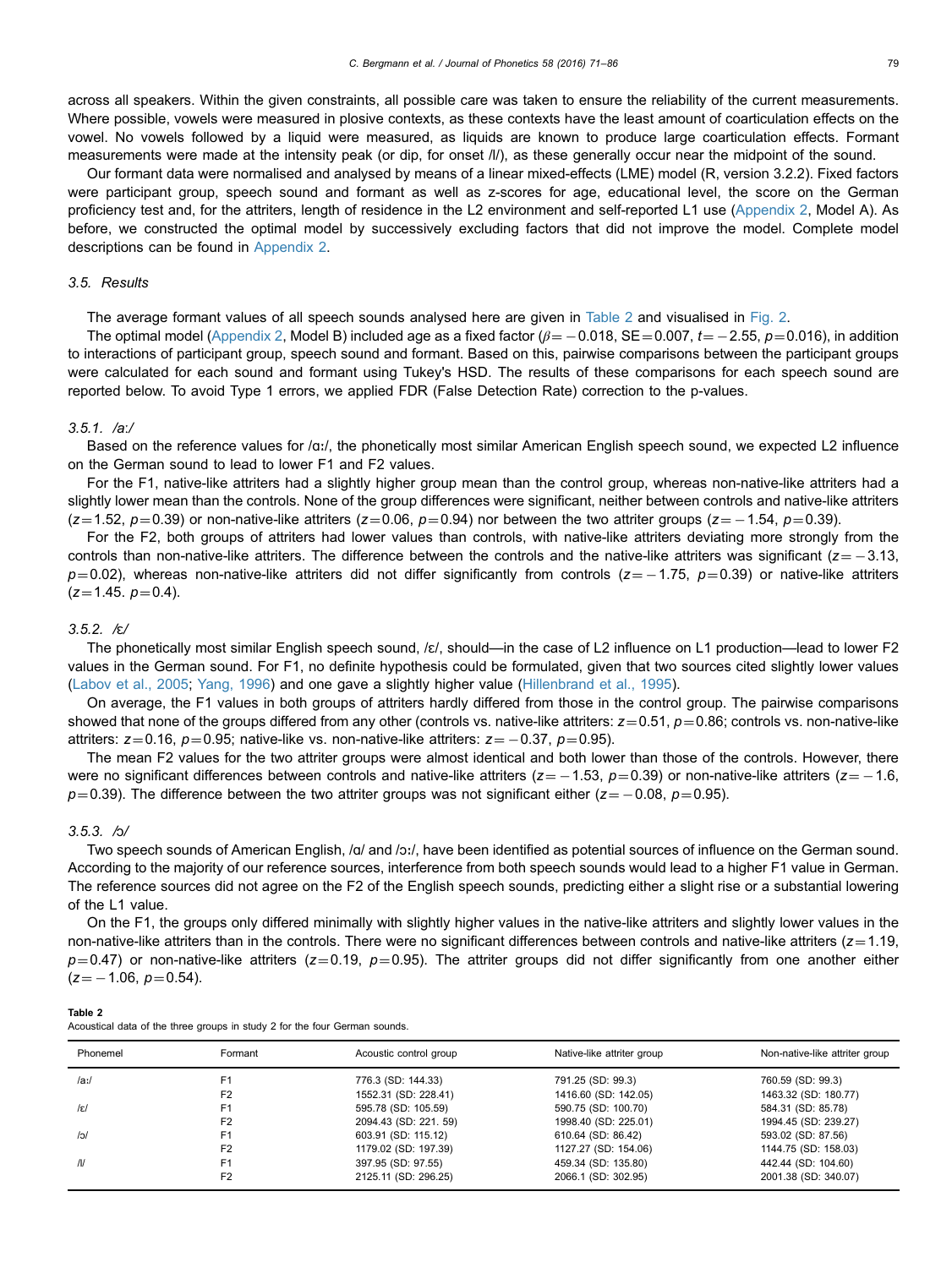<span id="page-9-0"></span>

Fig. 2. F1/F2 formant values of all four sounds in study 2. Letters indicate the mean for each of the three groups. Circles indicate one standard deviation around the group mean.

For the F2, both attriter groups had slightly lower mean values than controls. Neither native-like attriters (z=  $-0.9$ ,  $p=0.63$ ) nor non-native-like attriters ( $z = -0.3$ ,  $p = 0.95$ ) differed significantly from control group speakers. Additionally, there was no reliable difference between the two attriter groups ( $z=0.63$ ,  $p=0.8$ ).

#### $3.5.4.$  //

The possible influence of American English /l/ on the equivalent German speech sound could be reflected in a higher F1 and a lower F2 in the production of the bilingual speakers.

The mean F1 values in both attriter groups were higher than in the control group with native-like attriters having the highest value of all three groups. The difference from the control group was significant for both attriter groups (native-like:  $z=3.78$ ,  $p=0.003$ ; nonnative-like: z=2.97, p=0.024). There was, however, no significant difference between the attriter groups (z=  $-0.84$ , p=0.64).

For the F2, the values in both attriter groups were on average lower than in the control group with non-native-like attriters having the lowest value. Neither of the two attriter groups differed significantly from the control group (native-like:  $z = -0.25$ ,  $p = 0.95$ ; nonnative like: z= –1.38,  $p$ =0.4). The difference between the attriter groups was not reliable either (z= –1.19,  $p$ =0.47).

# 3.6. Discussion

For this study, we formulated a twofold hypothesis: First, we predicted that the results of the rating study, in which some attriters were judged as sounding non-native-like, would be mirrored in the acoustical analysis on the segmental level. On the group level, we expected speakers who sounded native-like to show less or no deviance from a monolingual control group in their production of three vowels and one consonant, whereas attriters who sounded non-native-like were expected to deviate more from monolingual controls. Second, we predicted on the basis of the SLM that sound changes in attriters, if detectable, should be directed towards similar speech sounds in the phonological system of the L2, English.

The first hypothesis was not confirmed by the data: There was no formant on which the non-native-like attriters differed from the controls while native-like attriters did not differ from the controls. Rather, we saw two cases that point in the opposite direction: First, native-like attriters had a significantly lower F2 value than controls for /aː/, whereas non-native-like attriters did not. In the latter group, a tendency towards lower F2 values was also evident, but was less pronounced than in the native-like attriters and non-significant. Second, native-like attriters had higher F1 values than non-native like attriters for /l/; that is, the native-like attriters were farther removed from the controls than the non-native-like attriters. However, both attriter groups differed significantly from controls on this formant.

From this, we conclude that differences in the segmental production of the four speech sounds under investigation were not the main factor that made attriters sound non-native-like. It is still interesting to see that in some of the speech sounds, at least one of the attriter groups deviated from the monolingual norm.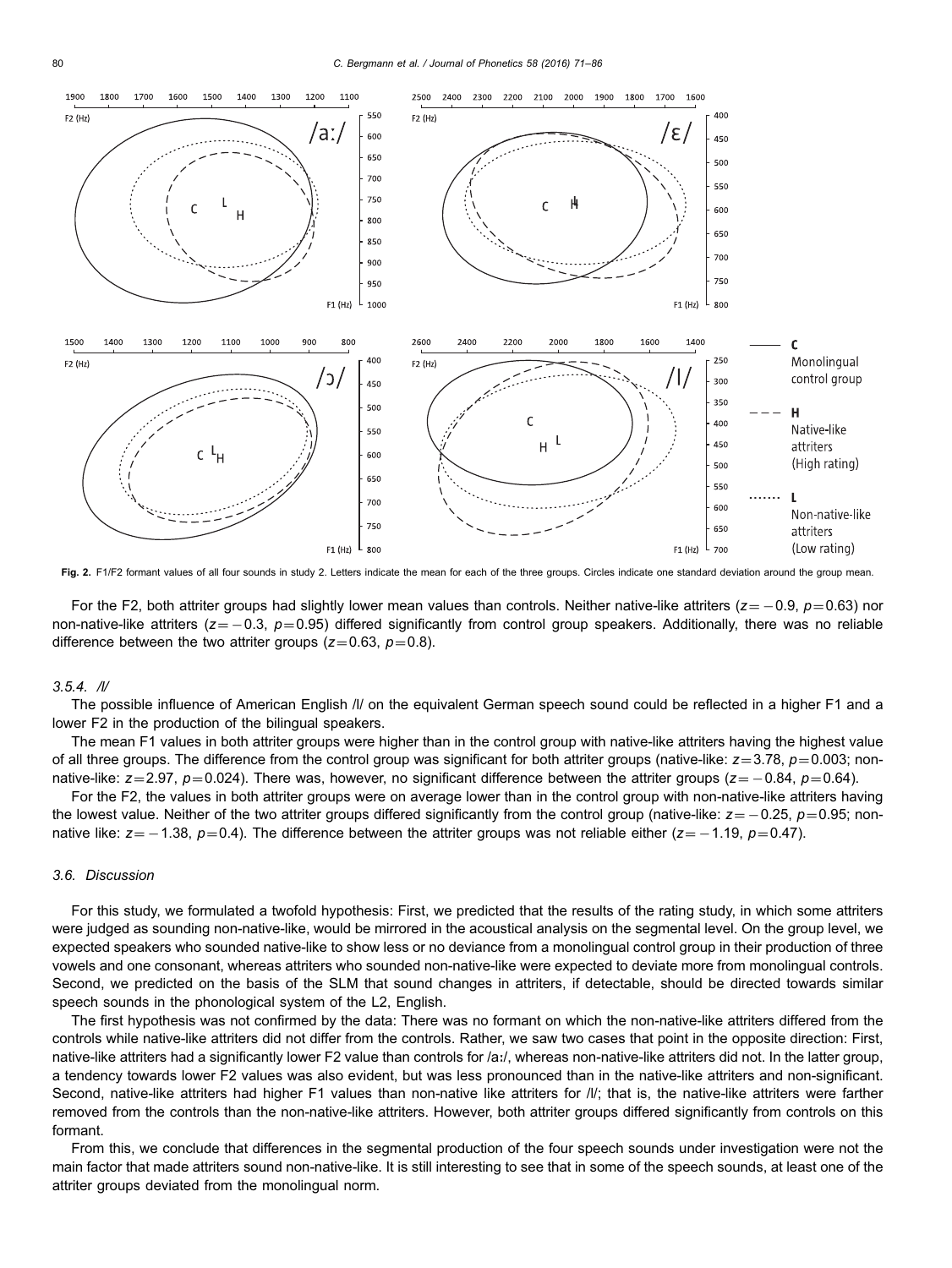<span id="page-10-0"></span>The second hypothesis—a shift of the L1 formant values towards those of similar L2 speech sounds—received more support from our data: Native-like attriters had lower F2 values for /a:/, compared to the controls, which made this vowel more similar to its English diaphone. This was also true for the F1 of /l/, which is higher in North American English than in German and was also found to be higher in both attriter groups, compared to the controls. We conclude that the L2, while apparently having a similarly strong impact on both attriter groups, seems to have acted as one of the factors of influence on some speech sounds of the L1 system of the bilingual speakers. However, the number of significant differences between the monolingual group and the bilingual groups was fairly low. In two of the speech sounds, the vowels /ɛ/ and /ɔ/, neither of the formants differed between groups. Of these, /ɔ/ is the more interesting case: We saw that the lower back part of the English vowel system does not feature a vowel that matches the quantity and quality of the German sound (see [Section 3.3](#page-5-0)). As potential sources of influence, /a/ (as in 'pot') and /ɔː/ (as in 'caught') were identified. It is, however, conceivable that neither of the L2 speech sounds is sufficiently similar to the L1 sound to be seen as its diaphone by bilingual speakers. In this case, no merged L1/L2 category would be created and no L2 influence on the L1 would occur. It also has to be noted that /ɛ/ and /ɔ/ are the two speech sounds for which our reference sources for North American English gave divergent information. Such regional differences in the production of these vowels may be perceived by bilingual speakers as well. Even if our participants permanently live in one region, they are likely to be exposed to regional varieties of English from all over North America. The absence of a clear English point of reference may also stand in the way of identifying L2 sounds as diaphones of L1 sounds.

Participant characteristics—such as length of residence in the L2 environment, L1 use, education or general L1 proficiency—did not have significant effects on the formant values of the speech sounds we have measured. This may partly be due to the fact that there were no significant differences between controls and attriters on the majority of the formants, that is, there was no non-nativelike speech production in the bilingual group that would need to be explained by these factors.

#### 4. Study 3: Relationship between rating results and acoustical measurements

#### 4.1. Hypotheses

If the articulation of L1 segments is one of the main sources for a global non-native-like accent, it should be possible to establish a relationship between the ratings (study 1) and the articulatory deviance from monolingual speakers on individual speech sounds (study 2). We emphasise that isolated significant effects cannot be interpreted in favour of a general relationship of the two variables. Only a widespread pattern of effects in the same direction would constitute evidence of a direct link between global ratings and individual articulation.

#### 4.2. Participants

The participants in this study were identical to the speakers in the two attriter groups—native-like and non-native-like—from study 2.

# 4.3. Materials

We combined the results of the second study, the acoustical measurements, with the results of the first study, the native-likeness ratings. For each speech sound and formant, we calculated the difference between the mean value of all acoustical control group speakers and the mean value for each individual attriter, thereby quantifying the difference between each bilingual speaker and an average monolingual speaker. We then converted the difference values into their absolute values (i.e., non-negative values). This was done because there is no reason to assume that native-likeness ratings would be influenced by the direction of the deviation from control group speakers, rather than by its strength. Consistently producing a speech sound with a formant value 200 Hz above the average native value is just as likely to sound non-native-like as producing the same sound with a formant value 200 Hz below the monolingual standard.

# 4.4. Method

As before, we used a linear mixed-effects (LME) model (R, version 3.2.2) to analyse the results of the native-likeness ratings. We followed the same procedure as before: Starting from a model that included z-scores for age, education, proficiency test score, L1 use and length of residence in the L2 environment as fixed factors as well as speaker and rater as random factors ([Appendix 3](#page-13-0), Model A), we tried to construct the optimal model for the rating data by excluding factors that did not improve the model. The data in this analysis are not identical to the data in study 1, as the present analysis only includes a subset of the attriters, namely of the speakers whose recordings were used for acoustical measurements in study 2.

The optimal model for only the rating data ([Appendix 3](#page-13-0), Model B) included, in addition to participant group, length of residence in the L2 environment as a fixed factor. In this model, the intercept was 5.06 (SE = 0.185,  $t = 27.41$ ,  $p < 0.001$ ). Significant effects were found for participant group ( $\beta$  =  $-$  2.24, SE=0.197, t =  $-$  11.37, p<0.001), reflecting the lower rating of the non-native-like group, and length of residence ( $\beta$  = -0.035, SE = 0.012, t = -2.88, p=0.01), reflecting a lower rating for participants who had been living in the L2 environment for longer. We compared this optimal model to models that additionally included the normalised absolute difference values of the first and second formants of all four speech sounds [\(Appendix 3,](#page-13-0) Model C). Complete model descriptions can be found in [Appendix 3](#page-13-0). We have visualised the average rating values and the average normalised absolute difference values for each speaker in [Fig. 3.](#page-11-0)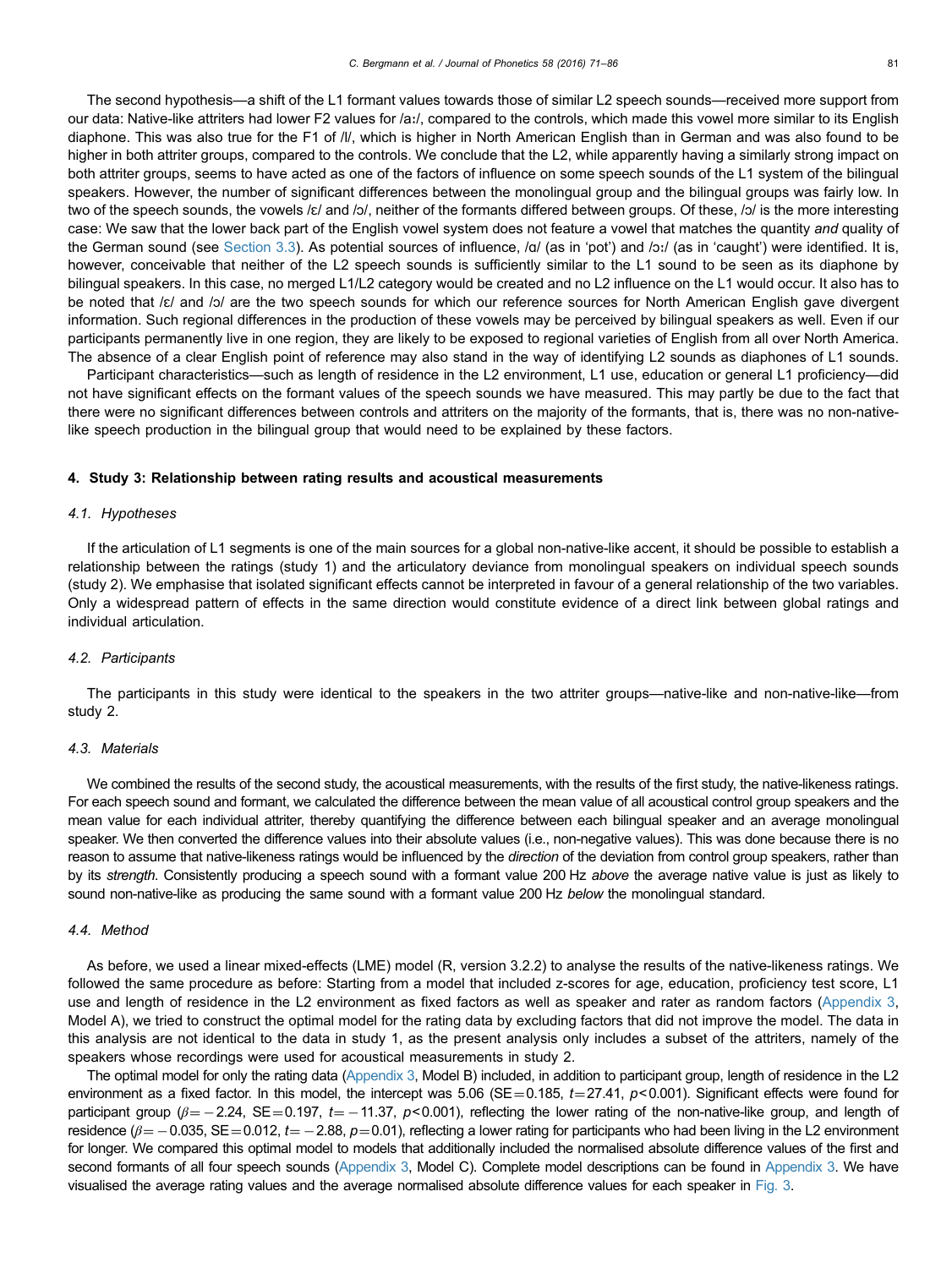<span id="page-11-0"></span>

Fig. 3. Speaker averages of the rating results and of the normalised absolute difference values for each sound and formant. For the formant values, the difference between the speaker average of each bilingual attriter and the group average of the monolingual control group was calculated in order to quantify the acoustical deviation in the bilingual speakers (cf. [Section 4.3](#page-10-0) for more detail).

#### 4.5. Results

The optimal model for the rating data [\(Appendix 3,](#page-13-0) Model D) included, in addition to participant group and length of residence, the normalised absolute difference values of the F1 of /a:/, /ɛ/, /ɔ/ and /l/ and of the F2 of /ɛ/ and /ɔ/. Compared to a model without the acoustical data, this model was found to be superior  $(x^2 = 37.52, p < 0.001)$ . For the native-like attriter group, significant effects of acoustical data on the rating results were evident for only two out of eight formants: The difference values for the F1 of /ɔ/ ( $\beta$  = 0.38, SE = 0.121, t = 3.15, p = 0.002) and /l/ ( $\beta$  = 0.28, SE = 0.126, t = 2.22, p = 0.027) were positively related with the rating results, that is, speakers whose vowel production differed more strongly from that of an average control group speaker tended to receive higher ratings.

For the non-native-like attriter group, there were significant acoustical effects on the rating data for four out of eight formants: A negative relationship between the rating results and the vowel production was evident for the F1 of /a:/ ( $\beta$ = -0.76, SE=0.117,  $t{=}-6.48$ ,  $p{<}0.001$ ) and /ɛ/ ( $\beta{=}0.88$ , SE ${=0.258}$ ,  $t{=}3.39$ ,  $p{=}0.001$ ) as well as for the F2 of /ɛ/ ( $\beta{=}-0.88$ , SE ${=0.212}$ ,  $t{=}-4.13$ ,  $p$ <0.001), that is, speakers who differed less strongly from the control group tended to receive higher ratings. For the F2 of /ɔ/, there was a positive relationship between rating results and acoustical data ( $\beta$ =0.53, SE=0.223, t=2.37, p<0.018).

# 4.6. Discussion

Based on the hypothesis that articulatory changes in individual speech sounds translate to global accent changes, we investigated the relationship between the results of the rating study and the acoustical measurements. We expected ratings to be negatively associated with formant differences (i.e., smaller distances to the control group should be associated with higher ratings in individual speakers).

In the native-like attriter group, a majority of the formant data showed no significant effects of the acoustical data on the rating results. The effects that we saw did not point in the predicted direction. Rather, there was a positive association between the variables, which is difficult to interpret: the larger the deviation from the control group, the higher the perceived native-likeness.

In the non-native-like attriter group, the effects of four formants were significant in our model. In three out of these four cases, there was a negative association between the variables, as our hypothesis predicted: the smaller the deviation from the control group, the higher the perceived native-likeness. In the fourth case, the association was positive (i.e., larger deviation was associated with higher ratings). This means that even in the non-native-like group, most formants did not produce any effect in the direction we predicted. Taken together, there was no evidence for a widespread pattern of negative relationships between rating results and acoustical data, as predicted by our hypothesis.

A possible explanation for these findings is suggested by [Strange, Levy, and Law \(2009\),](#page-14-0) who investigated the perceptual assimilation of L1 German vowels by naïve monolingual American English listeners in elicited speech. For the /ɛ/ vowel, for instance,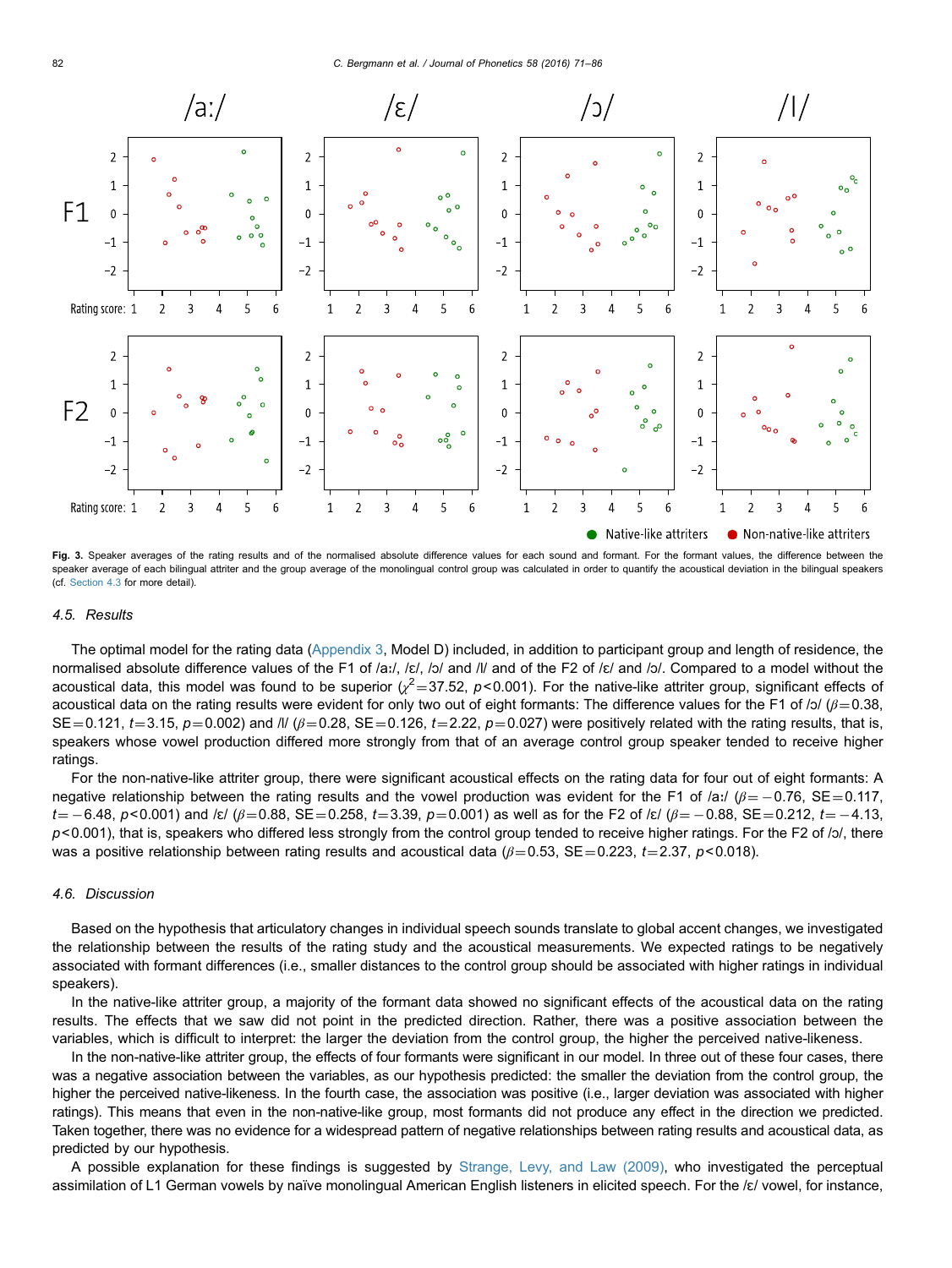their results showed that most listeners perceived German /ɛ/ as a good exemplar of American English /ɛ/, irrespective of large F1 differences between the languages. This can be explained, they claim, by Selective Perceptual Routines (SPRs; [Strange, 2006](#page-14-0)), tying in with current models of speech perception [\(Best, 1995](#page-13-0); [Flege, 1995](#page-13-0), [2002;](#page-14-0) [Kuhl, 1993,](#page-14-0) [2000](#page-14-0)). These "highly over-learned" L1 SPRs "enable the listener to extract the most reliable phonologically-relevant information rapidly from the incoming speech stream in order to recover the intended message" ([Strange et al., 2009](#page-14-0), p. 1462). In this model, listeners assimilate speech sounds to expected categories, with low levels of attention for details that are unnecessary to derive meaning from the utterance. As this effect was found for the perception of short stretches of elicited speech, it stands to reason that it could be even stronger in the present study, in which raters listened to 20 s of spontaneous speech.

# 5. General discussion

This study has focused on the phonetic changes in L1 speech that prolonged exposure to an L2 can cause. Flege's Speech Learning Model (SLM) assumes that the phonetic categories of the L1 and L2 of a bilingual speaker exist in one common phonological space. In this space, mutual influence between the speech sounds of both languages is predicted. More specifically, the SLM hypothesises that similar sounds of the L1 and L2 are linked to one another, on the basis of individual perception, in one representation. In speech sounds that are associated across languages, so-called diaphones, the SLM predicts category assimilation, that is, the sounds come to resemble one another over time.

We investigated these predictions using spontaneous speech samples of monolingual and bilingual L1 speakers of German. The bilingual speakers (L1 attriters) had emigrated from Germany to North America, where they spoke English as their L2. In a first step, we assessed the global changes in the accent of both speaker groups by means of a rating study in which other L1 speakers of German judged the native-likeness of speech samples. It was found that the L1 attriters, as predicted, differed from the monolingual controls: As a group, attriters were rated one point lower on a six-point scale than controls. Also, their ratings exhibited a wider range than those of controls (4.3 vs. 2.3 points). The observation that bilingual groups exhibit more interpersonal variation even in their L1 has been made before and has been attributed to the increased diversity in linguistic input that bilinguals experience, leading to a larger number of potential factors influencing the speech behaviour of these individuals ([de Leeuw et al., 2013](#page-13-0)).

Almost 40% of the speakers in the attriter group received an average rating below the monolingual range. From this, it is clear that immersion in an L2 environment did not make all speakers in our attriter group sound non-native-like in their L1, but that a sizeable minority of the speakers differed from the monolingual controls in how native-like they were perceived to be. Given that different levels of L1 and L2 exposure constitute the only systematic difference between controls and attriters, it seems reasonable to attribute the rating difference to the immersion setting in which the attriters have been living. The negative relationship between the rating results and length of residence in the L2 environment and the positive association between the ratings and L1 use point in the same direction.

In a second step, we attempted to trace the physical origin of the global differences in the ratings by conducting an analysis of the first and second formants of four speech sounds—three vowels and one consonant—of German. Three groups of ten speakers each were included in the analysis: monolingual controls, attriters who were rated identical to the control group and attriters who were rated as sounding non-native-like. Based on the SLM, it was predicted that articulatory differences would only be found between nonnative-like attriters and control group speakers, whereas native-like attriters, who are perceptually indistinguishable from controls, should pronounce the sounds the same as controls. The SLM also hypothesizes that speech sounds in the L1 of bilingual speakers would come to resemble equivalent L2 sounds, the two speech sounds being linked as diaphones.

The expectation that native-like and non-native-like attriters differ in their production of L1 speech sounds was not confirmed by the data: Both bilingual groups differed from the monolingual control group on at least one formant. However, native-like attriters differed from controls on more formants and, where both groups differed from controls, more strongly than non-native-like attriters. Given these results, we conclude that the differences in perceived non-native accent between the two attriter groups cannot be accounted for by how they pronounced the four speech sounds under scrutiny. It is still interesting to note that L2 exposure, as the only systematic difference between controls and attriters, had an impact on the pronunciation of a small number of speech sounds in bilinguals in both groups.

The second hypothesis of the SLM, namely that the formants of L1 speech sounds would come to resemble those of similar L2 sounds, was supported: Whenever significant differences between attriters of either group and controls were found, the German speech sounds shifted in the direction of their most similar English counterparts. These findings contribute to a small body of evidence for L2-induced changes in L1 vowel systems. Our results are also in line with a previous investigation of the articulation of German /l/ by attriters in Anglophone immersion: These speakers, like ours, produced a significantly higher F1, as is typical for their L2. For F2, we found a lower value in attriters relative to controls, a tendency that was also evident in previous studies [\(de Leeuw](#page-13-0) [et al., 2013;](#page-13-0) [de Leeuw, 2008](#page-13-0)).

While the changes that we observed are systematic, the underlying predictors remain unclear: Participant characteristics, such as L1 use, length of residence or general L1 proficiency, were not found to contribute significantly to the models of our acoustical data from any of the bilingual groups. Also, there was no robust evidence for a negative relationship between articulatory differences and ratings.

In summary, the two hypotheses of the SLM received some support from our data: First, we were able to show that the sustained presence of an L2 in the phonological system of a speaker can lead to changes in the articulation of L1 speech sounds. It has to be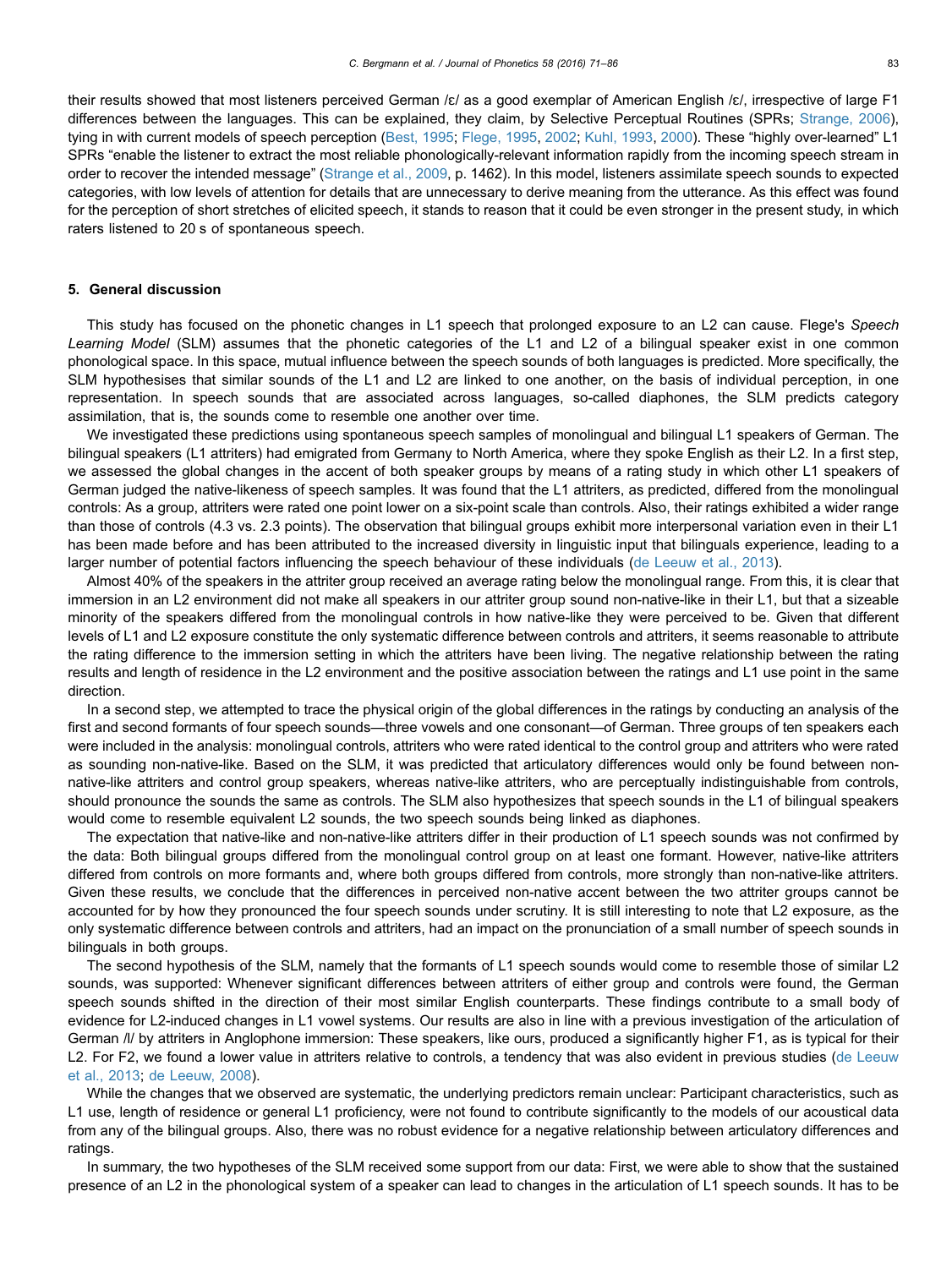<span id="page-13-0"></span>kept in mind, however, that 60% of the attriters performed no worse than functionally monolingual natives. This echoes the conclusions drawn from earlier investigations, namely that phonetic attrition does not necessarily affect each speaker and that, even in the speakers whose speech has come to deviate, changes are subtle rather than dramatic ([Giesbers, 1997](#page-14-0); [Hopp](#page-14-0) [& Schmid,](#page-14-0) [2013](#page-14-0)). Our data—in particular the relationship between the rating results and the length of residence in the L2 environment as well as L1 use—cannot fully explain why some speakers deviated from the monolingual norm. Data on variables such as language aptitude and task switching ability could help elucidate factors involved in the preservation of a native-like pronunciation in the L1. Language aptitude in particular is one of the factors that have been assumed to mediate the success of both L1 maintenance and L2 acquisition in late bilinguals (Abrahamsson & Hyltenstam, 2008; Bylund, Abrahamsson, & Hyltenstam, 2012), but this relationship has not yet been demonstrated in the domain of phonetics.

Second, our results show that, as the SLM predicts, L2-oriented changes in L1 pronunciation can occur. These changes, though, did not differentiate the attriters who were perceived as native-like in their L1 from attriters who were not, at least not as far as the speech sounds investigated in this study are concerned. The present data therefore cannot tell us the source of the perceived nonnative accent in our bilingual speakers. Our analyses centred on qualitative effects, but differences in vowel quantity may also be brought about by attrition. This aspect, as well as the interaction of vowel quantity and quality, has received little attention so far. The same holds for sound shifts involving diphthongs. An advantage of spontaneous speech samples is that they are closer to natural speech production than more systematically elicited data, but on the downside, only a limited number of speech sounds occur in all recordings with sufficient frequency for acoustical analyses. This was one of the reasons that our study focused on monophthongic phonemes.

Future directions include investigations of whether the specific acoustical differences that were found in some speech sounds are sufficiently salient to be perceived by monolingual listeners. Such analyses, combining spontaneous and elicited speech, and including general cognitive data, will offer further insight into the sources and nature of non-native-like accents in the L1.

# Acknowledgements

This research was supported by a grant (016.104.602) of the Netherlands Organisation for Scientific Research (NWO), awarded to Monika S. Schmid.

#### Appendix A. Supplementary material

Supplementary data associated with this article can be found in the online version at [http://dx.doi.org/10.1016/j.wocn.2016.07.001](dx.doi.org/http://dx.doi.org/10.1016/j.wocn.2016.07.001).

#### References

Abrahamsson, N., & Hyltenstam, K. (2008). The robustness of aptitude effects in near-native second language acquisition. Studies in Second Language Acquisition, 30(4), 481-509, [http://](http://dx.doi.org/10.1017/S027226310808073X) [dx.doi.org/10.1017/S027226310808073X](http://dx.doi.org/10.1017/S027226310808073X).

Adank, P., Smits, R., & van Hout, R. (2004). A comparison of vowel normalization procedures for language variation research. Journal of the Acoustical Society of America, 116(5), 3099–3107, [http://dx.doi.org/10.1121/1.1795335.](http://dx.doi.org/10.1121/1.1795335)

Baker, W., & Trofi[movich, P. \(2005\). Interaction of native- and second-language vowel system\(s\) in early and late bilinguals.](http://refhub.elsevier.com/S0095-4470(16)30027-4/sbref3) Language and Speech, 48(1), 1–27.

Bergmann, C., Sprenger, S. A., & Schmid, M. S. (2015). The impact of language co-activation on L1 and L2 speech fluency. Acta Psychologica, 161, 25-35, [http://dx.doi.org/10.1016/j.](http://dx.doi.org/10.1016/j.actpsy.2015.07.015) [actpsy.2015.07.015](http://dx.doi.org/10.1016/j.actpsy.2015.07.015).

[Best, C. T. \(1995\). A direct realist view of cross-language speech perception. In W. Strange \(Ed.\),](http://refhub.elsevier.com/S0095-4470(16)30027-4/sbref5) Speech perception and linguistic experience: issues in cross-language research (pp. 171–[204\). Timonium, MD: York Press.](http://refhub.elsevier.com/S0095-4470(16)30027-4/sbref5)

Boersma, P., & Weenink, D. (2012). PRAAT: Doing phonetics by computer. Retrieved from 〈[www.praat.org](http://www.praat.org)〉.

Brown, A., & Gullberg, M. (2008). Bidirectional crosslinguistic influence in L1-L2 encoding of manner in speech and gesture. Studies in Second Language Acquisition, 30(02), 225-251, <http://dx.doi.org/10.1017/S0272263108080327>.

Brown, A., & Gullberg, M. (2011). Bidirectional cross-linguistic influence in event conceptualization? Expressions of Path among Japanese learners of English. Bilingualism: Language and Cognition, 14(01), 79–94, [http://dx.doi.org/10.1017/S1366728910000064.](http://dx.doi.org/10.1017/S1366728910000064)

Bylund, E., Abrahamsson, N., & Hyltenstam, K. (2012). Does first language maintenance hamper nativelikeness in a second language?. Studies in Second Language Acquisition, 34(2), 215–241, <http://dx.doi.org/10.1017/S0272263112000034>.

Chang, C. B. (2012). Rapid and multifaceted effects of second-language learning on first-language speech production. Journal of Phonetics, 40(2), 249–268, [http://dx.doi.org/10.1016/j.](http://dx.doi.org/10.1016/j.wocn.2011.10.007) [wocn.2011.10.007.](http://dx.doi.org/10.1016/j.wocn.2011.10.007)

Chang, C. B. (2013). A novelty effect in phonetic drift of the native language. Journal of Phonetics, 41(6), 520–533, <http://dx.doi.org/10.1016/j.wocn.2013.09.006>.

de Leeuw, E. (2008). [When your native language sounds foreign: a phonetic investigation into](http://refhub.elsevier.com/S0095-4470(16)30027-4/sbref11) first language attrition (PhD thesis). Edinburgh: Queen Margaret University de Leeuw, E., Mennen, I., & Scobbie, J. M. (2013). Dynamic systems, maturational constraints and L1 phonetic attrition. International Journal of Bilingualism, 17(6), 683-700, [http://](http://dx.doi.org/10.1177/1367006912454620) [dx.doi.org/10.1177/1367006912454620.](http://dx.doi.org/10.1177/1367006912454620)

de Leeuw, E., Schmid, M. S., & Mennen, I. (2010). The effects of contact on native language pronunciation in an L2 migrant setting. Bilingualism: Language and Cognition, 13(1), 33-40, <http://dx.doi.org/10.1017/S1366728909990289>.

[Dijkstra, T. \(2005\). Bilingual visual word recognition and lexical access. In J. F. Kroll, & A. M.B. De Groot \(Eds.\),](http://refhub.elsevier.com/S0095-4470(16)30027-4/sbref14) Handbook of bilingualism: psycholinguistic approaches (pp. 179-201). [Oxford: Oxford University Press.](http://refhub.elsevier.com/S0095-4470(16)30027-4/sbref14)

Dmitrieva, O., Jongman, A., & Sereno, J. (2010). Phonological neutralization by native and non-native speakers: the case of Russian final devoicing. Journal of Phonetics, 38(3), 483-492, <http://dx.doi.org/10.1016/j.wocn.2010.06.001>.

Flege, J. E. (1987). The production of "new" and "similar" [phones in a foreign language: evidence for the effect of equivalence classi](http://refhub.elsevier.com/S0095-4470(16)30027-4/sbref16)fication. Journal of Phonetics, 15, 47–65.

[Flege, J. E. \(1988\). The production and perception of foreign language speech sounds. In H. Winitz \(Ed.\),](http://refhub.elsevier.com/S0095-4470(16)30027-4/sbref17) Human communication and its disorders: a review (pp. 224-401). Norwood, NJ: [Ablex.](http://refhub.elsevier.com/S0095-4470(16)30027-4/sbref17)

Flege, J. E. (1995). Second language speech learning: theory, findings, and problems. In W. Strange (Ed.), [Speech perception and linguistic experience: issues in cross-language research](http://refhub.elsevier.com/S0095-4470(16)30027-4/sbref18) (pp. 233–[277\). Timonium, MD: York Press.](http://refhub.elsevier.com/S0095-4470(16)30027-4/sbref18)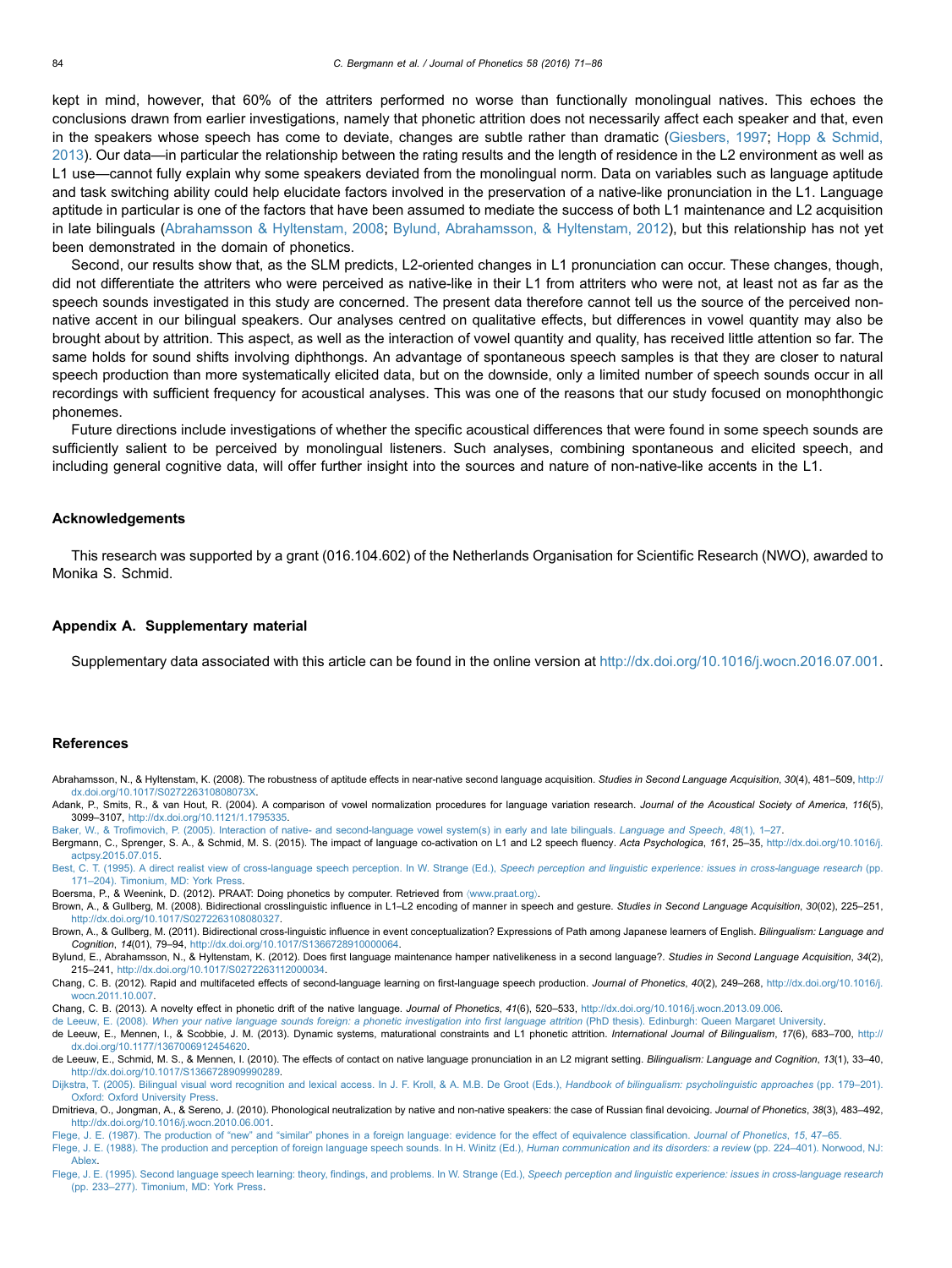- <span id="page-14-0"></span>[Flege, J. E. \(2002\). Interactions between native and second-language phonetic systems. In P. Burmeister, T. Piske, & A. Rohde \(Eds.\),](http://refhub.elsevier.com/S0095-4470(16)30027-4/sbref19) An integrated view of language development: papers in honor of Henning Wode (pp. 217–[244\). Trier: Wissenschaftlicher Verlag.](http://refhub.elsevier.com/S0095-4470(16)30027-4/sbref19)
- Flege, J. E., Birdsong, D., Bialystok, E., Mack, M., Sung, H., & Tsukada, K. (2006). Degree of foreign accent in English sentences produced by Korean children and adults. Journal of Phonetics, 34(2), 153–175, <http://dx.doi.org/10.1016/j.wocn.2005.05.001>.
- Flege, J. E., Munro, M. J., & Fox, R. A. (1994). Auditory and categorical effects on cross-language vowel perception. Journal of the Acoustical Society of America, 95(6), 3623-3641, [http://](http://dx.doi.org/10.1121/1.409931) [dx.doi.org/10.1121/1.409931](http://dx.doi.org/10.1121/1.409931).
- [Flege, J. E., Schirru, C., & MacKay, I. R. A. \(2003\). Interaction between the native and second language phonetic subsystems.](http://refhub.elsevier.com/S0095-4470(16)30027-4/sbref22) Speech Communication, 40(4), 467–491.
- [Flynn, N. \(2011\). Comparing vowel formant normalisation procedures.](http://refhub.elsevier.com/S0095-4470(16)30027-4/sbref23) York Papers in Linguistics Series, 2(11), 1–28.
- Giesbers, H. W. M. (1997). Dutch in Indonesia: language attrition or language contact?. [Dutch Overseas: Studies in Maintenance and Loss of Dutch as an Immigrant Language](http://refhub.elsevier.com/S0095-4470(16)30027-4/sbref24), 163-188. Grosjean, F. (1982). [Life with two languages: an introduction to bilingualism](http://refhub.elsevier.com/S0095-4470(16)30027-4/sbref25). Cambridge, MA: Harvard University Press.
- [Grosjean, F. \(1998\). Studying bilinguals: methodological and conceptual issues.](http://refhub.elsevier.com/S0095-4470(16)30027-4/sbref26) Bilingualism: Language and Cognition, 1(2), 131–149.
- Gürel, A. (2004). Selectivity in L2-induced L1 attrition: a psycholinguistic account. Journal of Neurolinguistics, 17(1), 53-78, [http://dx.doi.org/10.1016/S0911-6044\(03\)00054-X](http://dx.doi.org/10.1016/S0911-6044(03)00054-X).
- Gürel, A. (2008). Research on first language attrition of morphosyntax in adult bilinguals. Second Language Research, 24(3), 431-449, <http://dx.doi.org/10.1177/0267658308093611>. Hillenbrand, J. (2003). American English: Southern Michigan. Journal of the International Phonetic Association, 33(1), 121-126, [http://dx.doi.org/10.1017/S0025100303001221.](http://dx.doi.org/10.1017/S0025100303001221)
- Hillenbrand, J., Getty, L. A., Clark, M. J., & Wheeler, K. (1995). Acoustic characteristics of American English vowels. Journal of the Acoustical Society of America, 97(5), 3099-3111 Retrieved from〈〈<http://www.ncbi.nlm.nih.gov/pubmed/7759650>〉〉.
- Hopp, H., & Schmid, M. S. (2013). Perceived foreign accent in first language attrition and second language acquisition: the impact of age of acquisition and bilingualism. Applied Psycholinguistics, 34(2), 361–394, [http://dx.doi.org/10.1017/S0142716411000737.](http://dx.doi.org/10.1017/S0142716411000737)
- Jansen, W. (2004). [Laryngeal contrast and phonetic voicing: a laboratory phonology approach to English, Hungarian, and Dutch](http://refhub.elsevier.com/S0095-4470(16)30027-4/sbref32) (PhD thesis). Groningen: University of Groningen.
- Keating, P. A. (1984). Phonetic and phonological representation of stop consonant voicing. Language, 60(2), 286–319, [http://dx.doi.org/10.2307/413642.](http://dx.doi.org/10.2307/413642)
- Keijzer, M. (2010). The regression hypothesis as a framework for first language attrition. Bilingualism: Language and Cognition, 13(1), 9-18, [http://dx.doi.org/10.1017/](http://dx.doi.org/10.1017/S1366728909990356) [S1366728909990356](http://dx.doi.org/10.1017/S1366728909990356).
- Köpke, B. (2002). Activation thresholds and non-pathological first language attrition. In F. Fabbro (Ed.), [Advances in the neurolinguistics of bilingualism: essays in honor of Michel Paradis](http://refhub.elsevier.com/S0095-4470(16)30027-4/sbref35) (pp. 119–[142\). Udine: Forum.](http://refhub.elsevier.com/S0095-4470(16)30027-4/sbref35)
- [Krech, E.-M., Stock, E., Hirschfeld, U., & Anders, L. C. \(2009\).](http://refhub.elsevier.com/S0095-4470(16)30027-4/sbref36) Deutsches Aussprachewörterbuch. Berlin: de Gruyter.
- Kroll, J. F., Bobb, S. C., Misra, M., & Guo, T. (2008). Language selection in bilingual speech: evidence for inhibitory processes. Acta Psychologica, 128(3), 416-430, [http://dx.doi.org/](http://dx.doi.org/10.1016/j.actpsy.2008.02.001) [10.1016/j.actpsy.2008.02.001.](http://dx.doi.org/10.1016/j.actpsy.2008.02.001)
- Kroll, J. F., Bobb, S. C., & Wodniecka, Z. (2006). Language selectivity is the exception, not the rule: arguments against a fixed locus of language selection in bilingual speech. Bilingualism: Language and Cognition, 9(2), 119–135, <http://dx.doi.org/10.1017/S1366728906002483>.
- Kuhl, P. K. (1993). Innate predispositions and the effects of experience in speech perception: the Native Language Magnet theory. In B. Boysson-Bardies, S. Schonen, P. Jusczyk, P. McNeilage, & J. Morton (Eds.), Developmental neurocognition: speech and face processing in the first year of life (pp. 259–274). Dordrecht: Springer, [http://dx.doi.org/10.1007/](http://dx.doi.org/10.1007/978-94-015-8234-6) [978-94-015-8234-6.](http://dx.doi.org/10.1007/978-94-015-8234-6)
- Kuhl, P. K. (2000). A new view of language acquisition. Proceedings of the National Academy of Sciences of the United States of America, 97(22), 11850-11857, [http://dx.doi.org/10.1073/](http://dx.doi.org/10.1073/pnas.97.22.11850) [pnas.97.22.11850.](http://dx.doi.org/10.1073/pnas.97.22.11850)
- [Labov, W., Ash, S., & Boberg, C. \(2005\).](http://refhub.elsevier.com/S0095-4470(16)30027-4/sbref41) The Atlas of North American English. Berlin: de Gruyter.
- [Ladefoged, P., & Maddieson, I. \(1996\).](http://refhub.elsevier.com/S0095-4470(16)30027-4/sbref42) The sounds of the world's languages. Oxford: Blackwell.
- [Lisker, L., & Abramson, A. S. \(1964\). A cross-language study of voicing in initial stops: acoustical measurements.](http://refhub.elsevier.com/S0095-4470(16)30027-4/sbref43) Word, 20, 384–422.
- Lobanov, B. M. (1971). Classifi[cation of Russian vowels spoken by different speakers.](http://refhub.elsevier.com/S0095-4470(16)30027-4/sbref44) Journal of the Acoustical Society of America, 49(2), 606-608.
- Mä[giste, E. \(1979\). The competing language systems of the multilingual: a developmental study of decoding and encoding processes.](http://refhub.elsevier.com/S0095-4470(16)30027-4/sbref45) Journal of Verbal Learning and Verbal Behavior, 89, 79–[89.](http://refhub.elsevier.com/S0095-4470(16)30027-4/sbref45)
- [Major, R. C. \(1992\). Losing English as a](http://refhub.elsevier.com/S0095-4470(16)30027-4/sbref46) first language. Modern Language Journal, 76(2), 190–208.
- Major, R. C. (2010). First language attrition in foreign accent perception. International Journal of Bilingualism, 14(2), 163-183, <http://dx.doi.org/10.1177/1367006910363063>.
- Mayr, R., Price, S., & Mennen, I. (2012). First language attrition in the speech of Dutch–English bilinguals: the case of monozygotic twin sisters. Bilingualism: Language and Cognition, 15 (4), 687–700, <http://dx.doi.org/10.1017/S136672891100071X>.
- Moyer, A. (1999). Ultimate attainment in L2 phonology. Studies in Second Language Acquisition, 21, 81–108, [http://dx.doi.org/10.1017/S0272263199001035.](http://dx.doi.org/10.1017/S0272263199001035)
- [Newport, E. L., Bavelier, D., & Neville, H. J. \(2011\). Critical thinking about critical periods: perspectives on a critical period for language acquisition. In E. Dupoux \(Ed.\),](http://refhub.elsevier.com/S0095-4470(16)30027-4/sbref50) Language, brain, [and cognitive development: essays in honor of Jacques Mehler](http://refhub.elsevier.com/S0095-4470(16)30027-4/sbref50) (pp. 481–502). Cambridge, MA: MIT Press.
- Opitz, C. (2010). L1 attrition and L2 acquisition: global language proficiency and language dominance in adult bilinguals. EUROSLA Yearbook, 10(1), 248-281, [http://dx.doi.org/10.1075/](http://dx.doi.org/10.1075/eurosla.10.13opi) [eurosla.10.13opi](http://dx.doi.org/10.1075/eurosla.10.13opi).
- Paradis, M. (2004). [A neurolinguistic theory of bilingualism](http://refhub.elsevier.com/S0095-4470(16)30027-4/sbref52). Amsterdam: John Benjamins.
- [Paradis, M. \(2007\). L1 attrition features predicted by a neurolinguistic theory of bilingualism. In B. K](http://refhub.elsevier.com/S0095-4470(16)30027-4/sbref53)öpke, M. S. Schmid, M. Keijzer, & S. Dostert (Eds.), Language attrition: theoretical perspectives (pp. 121–[133\). Amsterdam: John Benjamins.](http://refhub.elsevier.com/S0095-4470(16)30027-4/sbref53)
- Pätzold, M., & Simpson, A. P. (1997). Acoustic analysis of German vowels in the Kiel Corpus of Read Speech. In A. P. Simpson, K. J. Kohler, & T. Rettstadt (Eds.), The Kiel Corpus of Read/Spontaneous Speech: Acoustic base, processing tools and analysis results (pp. 215–247).
- Pavlenko, A. (2000). L2 infl[uence on L1 in late bilingualism.](http://refhub.elsevier.com/S0095-4470(16)30027-4/sbref54) Issues in Applied Linguistics, 11(2), 175–205.
- R Core Team (2015). R: A language and environment for statistical computing. Vienna, Austria: R Foundation for Statistical Computing Retrieved from (([www.r-project.org](http://www.r-project.org)))
- Recasens, D. (2004). Darkness in [I] as a scalar phonetic property: implications for phonology and articulatory control. Clinical Linguistics & Phonetics, 18(6-8), 593-603, [http://dx.doi.org/](http://dx.doi.org/10.1080/02699200410001703556) [10.1080/02699200410001703556](http://dx.doi.org/10.1080/02699200410001703556).
- Ribbert, A., & Kuiken, F. (2010). L2-induced changes in the L1 of Germans living in the Netherlands. Bilingualism: Language and Cognition, 13(1), 41-48, [http://dx.doi.org/10.1017/](http://dx.doi.org/10.1017/S1366728909990320) [S1366728909990320](http://dx.doi.org/10.1017/S1366728909990320).
- [Rietveld, A. C. M., & van Heuven, V. J. \(2009\).](http://refhub.elsevier.com/S0095-4470(16)30027-4/sbref58) Algemene fonetiek. Bussum: Coutinho.
- Sancier, M. L., & Fowler, C. A. (1997). Gestural drift in a bilingual speaker of Brazilian Portuguese and English. Journal of Phonetics, 25(4), 421-436, [http://dx.doi.org/10.1006/](http://dx.doi.org/10.1006/jpho.1997.0051) [jpho.1997.0051](http://dx.doi.org/10.1006/jpho.1997.0051).
- Schmid, M. S. (2002). First language attrition, use and maintenance: the case of German Jews in anglophone countries. Amsterdam: John Benjamins[.http://dxdoi.org/10.1075/sibil.24](http://dx.doi.org/10.1075/sibil.24).
- Schmid, M. S. (2004). First language attrition: the methodology revised. International Journal of Bilingualism, 8(3), 239-255, [http://dx.doi.org/10.1177/13670069040080030501.](http://dx.doi.org/10.1177/13670069040080030501) Schmid, M. S. (2011). Language attrition[. Cambridge: University Press.](http://refhub.elsevier.com/S0095-4470(16)30027-4/sbref62)
- Schmid, M. S. (2014). The debate on maturational constraints in bilingual development: a perspective from first-language attrition. Language Acquisition, 21(4), 386-410, [http://dx.doi.org/](http://dx.doi.org/10.1080/10489223.2014.892947) [10.1080/10489223.2014.892947.](http://dx.doi.org/10.1080/10489223.2014.892947)
- Schmid, M. S., Gilbers, S., & Nota, A. (2014). Ultimate attainment in late second language acquisition: phonetic and grammatical challenges in advanced Dutch–English bilingualism. Second Language Research, 30(2), 129–157, [http://dx.doi.org/10.1177/0267658313505314.](http://dx.doi.org/10.1177/0267658313505314)
- Schmid, M. S., & Hopp, H. (2014). Comparing foreign accent in L1 attrition and L2 acquisition: range and rater effects. Language Testing, 31(3), 367-388, [http://dx.doi.org/10.1177/](http://dx.doi.org/10.1177/0265532214526175) [0265532214526175.](http://dx.doi.org/10.1177/0265532214526175)
- Schmid, M. S., & Jarvis, S. (2014). Lexical access and lexical diversity in first language attrition. Bilingualism: Language and Cognition, 17(4), 729-748, [http://dx.doi.org/10.1017/](http://dx.doi.org/10.1017/S1366728913000771) [S1366728913000771](http://dx.doi.org/10.1017/S1366728913000771).
- Schmidt, J. E. (2005). Die deutsche Standardsprache: eine Varietät [drei Oralisierungsnormen. In L. M. Eichinger, & W. Kallmeyer \(Eds.\),](http://refhub.elsevier.com/S0095-4470(16)30027-4/sbref67) Standardvariation: Wie viel Variation verträgt die deutsche Sprache? (pp. 278–[305\). Berlin: de Gruyter.](http://refhub.elsevier.com/S0095-4470(16)30027-4/sbref67)
- Schmitt, E. (2010). When boundaries are crossed: evaluating language attrition data from two perspectives. Bilingualism: Language and Cognition, 13(1), 63-72, [http://dx.doi.org/10.1017/](http://dx.doi.org/10.1017/S1366728909990381) [S1366728909990381](http://dx.doi.org/10.1017/S1366728909990381).
- Strange, W. (2006). Second-language speech perception: the modification of automatic selective perceptual routines. Journal of the Acoustical Society of America, 120(5), 3137, [http://](http://dx.doi.org/10.1121/1.4787743) [dx.doi.org/10.1121/1.4787743.](http://dx.doi.org/10.1121/1.4787743)
- Strange, W., Levy, E. S., & Law, F. F. (2009). Cross-language categorization of French and German vowels by naïve American listeners. Journal of the Acoustical Society of America, 126 (3), 1461–1476, <http://dx.doi.org/10.1121/1.3179666>.
- Strange, W., Weber, A., Levy, E. S., Shafiro, V., Hisagi, M., & Nishi, K. (2007). Acoustic variability within and across German, French, and American English vowels: phonetic context effects. Journal of the Acoustical Society of America, 122(2), 1111–1129, <http://dx.doi.org/10.1121/1.2749716>.
- Tsimpli, I. M., Sorace, A., Heycock, C., & Filiaci, F. (2004). First language attrition and syntactic subjects: a study of Greek and Italian near-native speakers of English. International Journal of Bilingualism, 8(3), 257–277, <http://dx.doi.org/10.1177/13670069040080030601>.